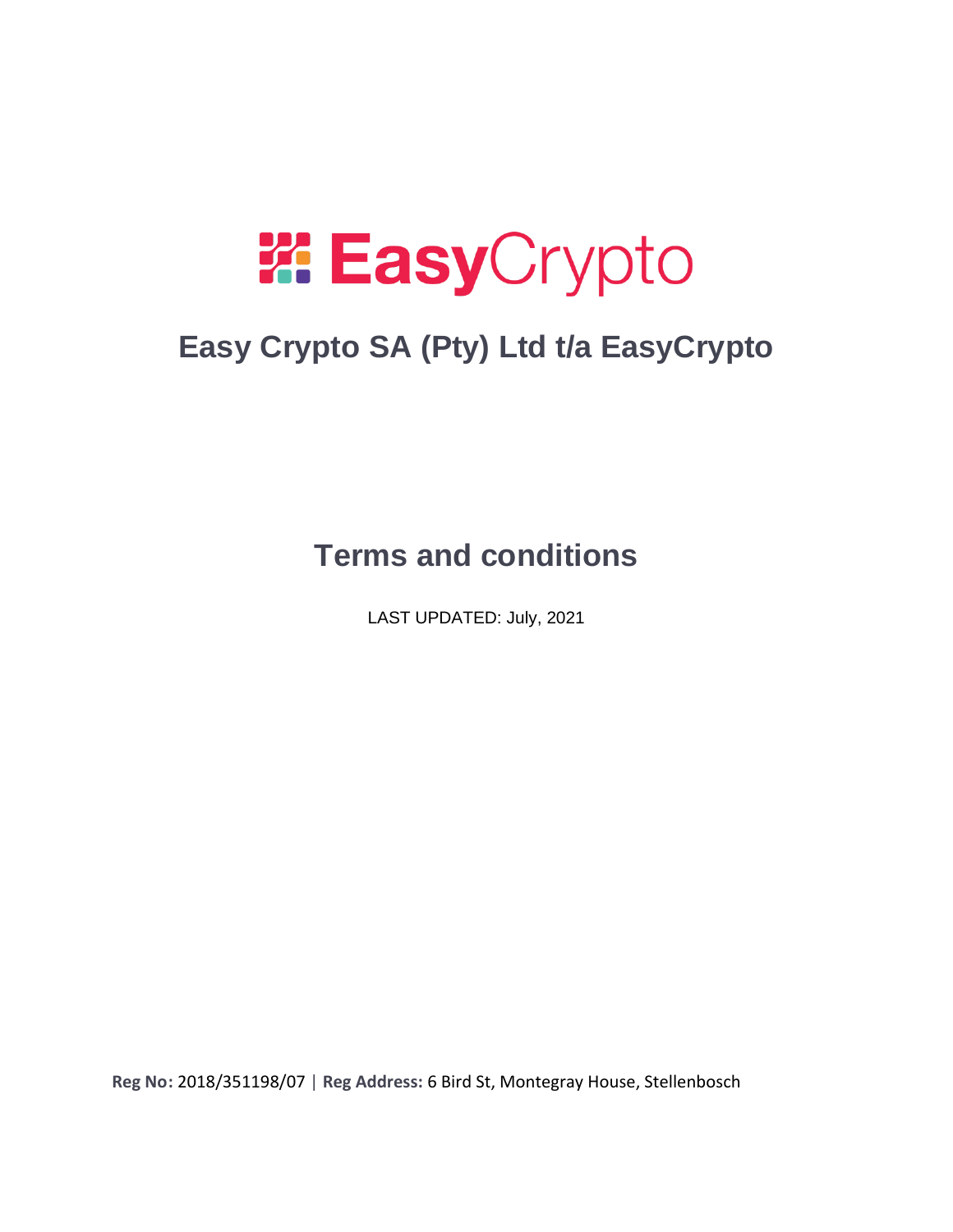## **Table of Contents**

<span id="page-1-0"></span>

| 1.  |  |
|-----|--|
| 2.  |  |
| 3.  |  |
| 4.  |  |
| 5.  |  |
| 6.  |  |
| 7.  |  |
| 8.  |  |
| 9.  |  |
| 10. |  |
| 11. |  |
| 12. |  |
| 13. |  |
| 14. |  |
| 15. |  |
| 16. |  |
| 17. |  |
| 18. |  |
| 19. |  |
| 20. |  |
| 21. |  |
| 22. |  |
| 23. |  |
| 24. |  |
| 25. |  |
| 26. |  |
| 27. |  |
| 28. |  |
| 29. |  |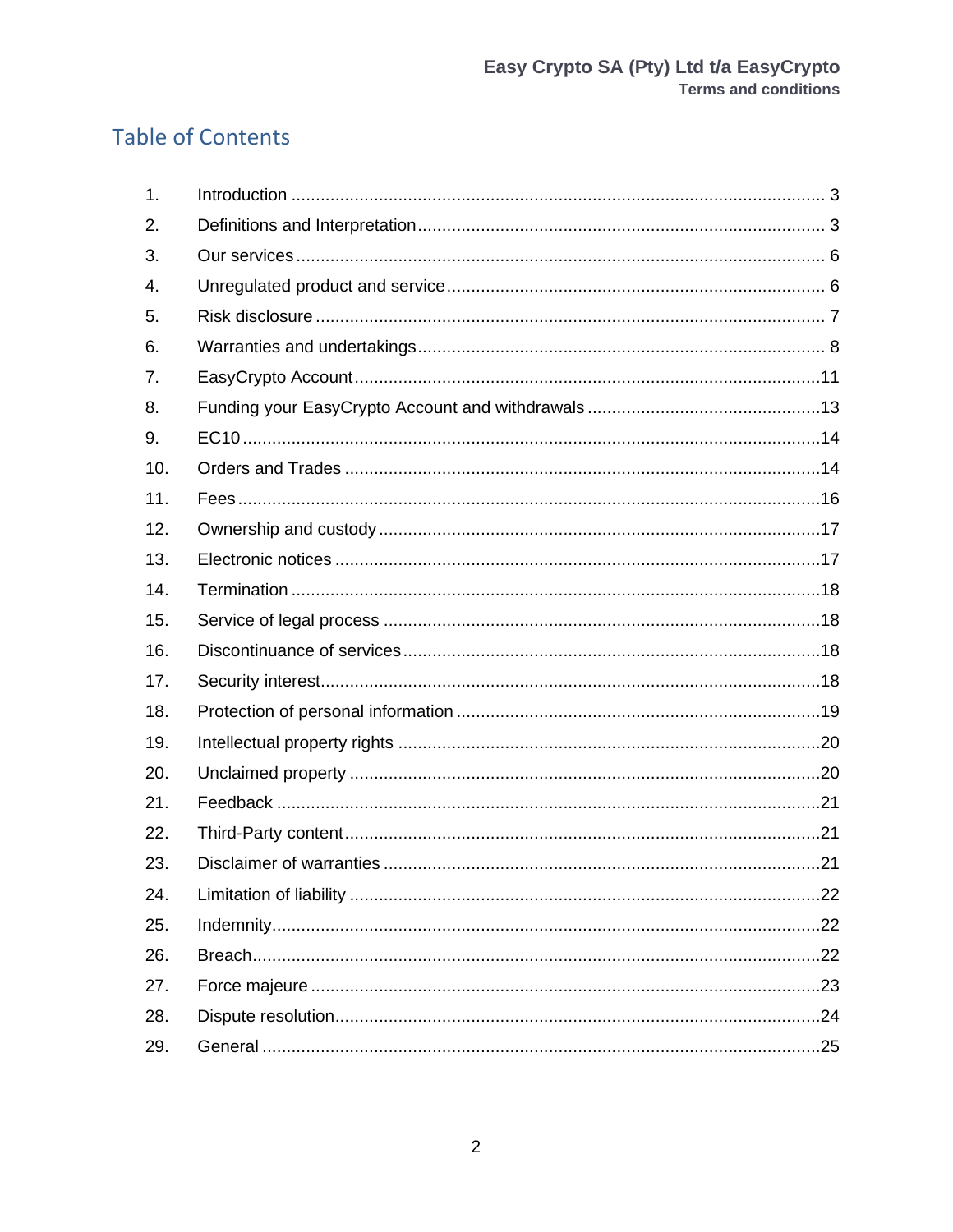#### 1. Introduction

- 1.1 This client agreement, including any annexures ("**Agreement**") sets out the terms and conditions between you ("**you**" or the "**Client**") and Easy Crypto SA (Pty) Ltd trading as EasyCrypto ("**we**" or "**us**") to open an account ("**EasyCrypto Account**") and receive services from us via the EasyCrypto Platform. It is important that you read the terms and conditions contained in this Agreement carefully before using our services.
- 1.2 **There are clauses in this Agreement that require your careful consideration. The terms which may limit any of your rights, or which provide for specific acknowledgements or warranties required by/from you, are in bold font. You acknowledge that you have read and appreciated the importance of the terms and clauses in bold font.**
- 1.3 This Agreement is legally binding and all services provided herein are enforceable against either Party. **By utilising the website located at [www.easycrypto.co.za](http://www.easycrypto.co.za/) or [www.DCX10.com](http://www.dcx10.com/) ("Website") and the services offered therein, submitting an Application Form, or by accessing or otherwise using our services, you acknowledge that you have read the Agreement and that you fully understand its contents and that you agree to be bound by the terms of this Agreement**. If you do not agree to all of the terms stated in this Agreement or if you don't understand any of the terms and conditions of the Agreement, you should not use the Website, the EasyCrypto Platform or any of our services.
- 1.4 You must ensure that you understand the Agreement and the nature of our service before you begin to Trade.
- <span id="page-2-0"></span>2. Definitions and Interpretation
- 2.1. In this Agreement, unless the context requires otherwise:
	- 2.1.1. **Affiliate:** means any member of the EasyCrypto group of companies, including without limitation, any subsidiary (whether direct or indirect), holding company or fellow subsidiary of any holding company of EasyCrypto.
	- 2.1.2. **Agreement:** means this client agreement as defined in clause 1.1.
	- 2.1.3. **Application Form:** means the online account opening form found on the EasyCrypto Platform that you are required to complete for the purpose of applying to become a client of EasyCrypto.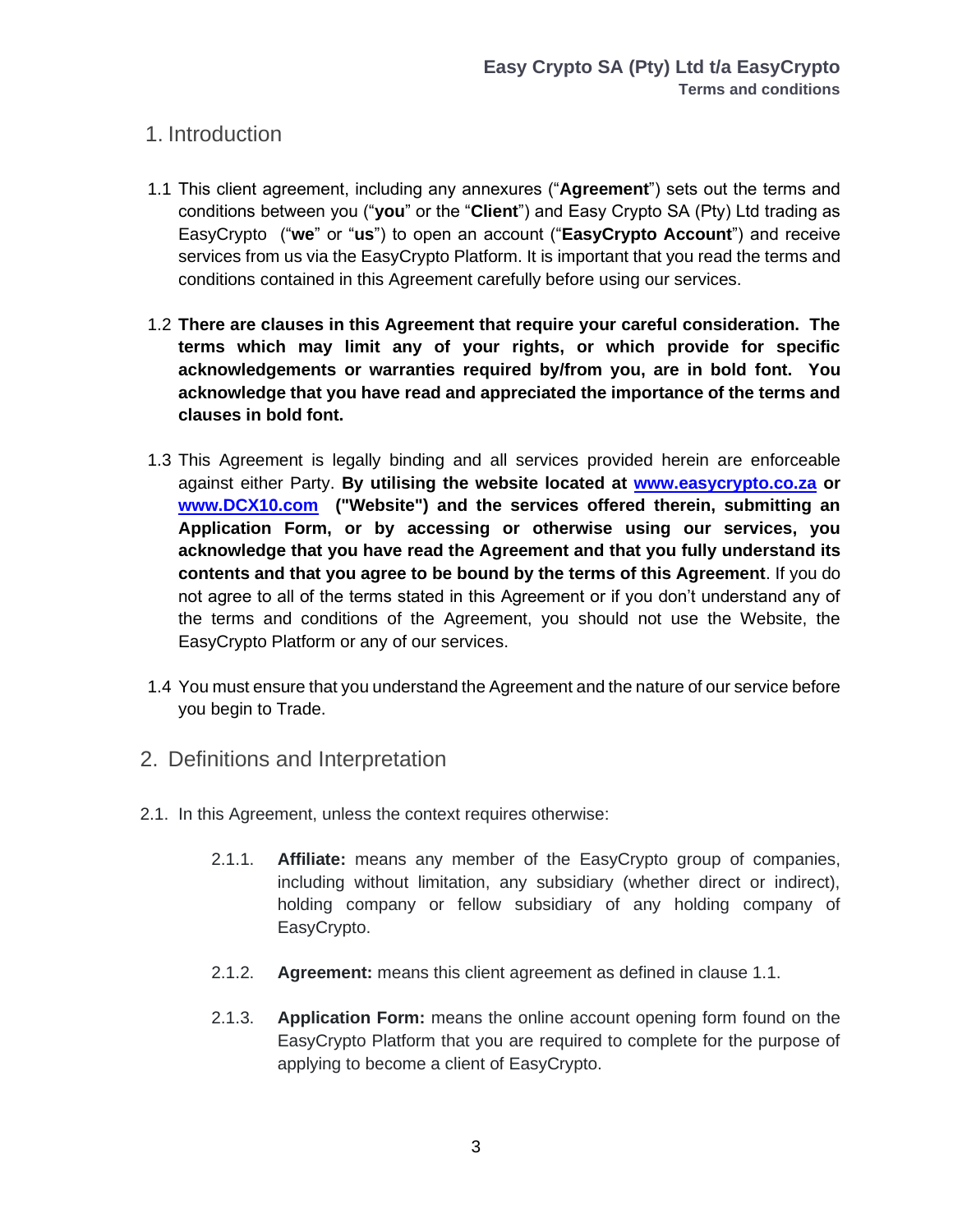- 2.1.4. **Applicable Law:** means in relation to the Parties and the provisions of this Agreement, any law, regulation, rule, official directive, request or guideline of any Government entity or any regulatory requirement, judgment, order or determination, codes of practice published by the regulatory bodies having jurisdiction over the Parties (in South Africa or any other country) and the provisions of this Agreement, including legislation which may be subordinate, derivative or otherwise.
- 2.1.5. **Authorised User:** means each natural person identified in the Application Form who is duly authorised to Trade on the Corporate Body's EasyCrypto Account.
- 2.1.6. **Business Day:** means any day other than a Saturday, Sunday or official public holiday in South Africa.
- 2.1.7. **CISCA:** means the Collective Investment Schemes Control Act, 2013.
- 2.1.8. **Client or you:** means you, the person identified in the Application Form and signing this Agreement, and in the context of Corporate Bodies, "Client" or "you" means the Corporate Body acting through its Authorised User.
- 2.1.9. **Corporate Body:** means any juristic person including, without limiting the generality of the aforegoing, any company, close corporation, firm, trust, government, state, agency or organ of state, society, association or partnership (whether or not having separate legal personality) acting through its Authorised User.
- 2.1.10. **Crypto Asset:** means crypto assets, for example, Bitcoin, XRP and ETH, that may be purchased or sold via the EasyCrypto Platform from time to time, including as the context requires, the EC10.
- 2.1.11. **EasyCrypto or we or us:** Easy Crypto SA (Pty) Ltd trading as EasyCrypto , registration number 2018/351198/07, a private company that is incorporated under the laws of South Africa.
- 2.1.12. **EasyCrypto Account:** means your account with EasyCrypto (with corresponding account number) opened in terms of this Agreement for your Trading with EasyCrypto .
- 2.1.13. **EasyCrypto Platform:** means the EasyCrypto online platform, accessed via our Website or by any other electronic means or devices, using your personal user name and password.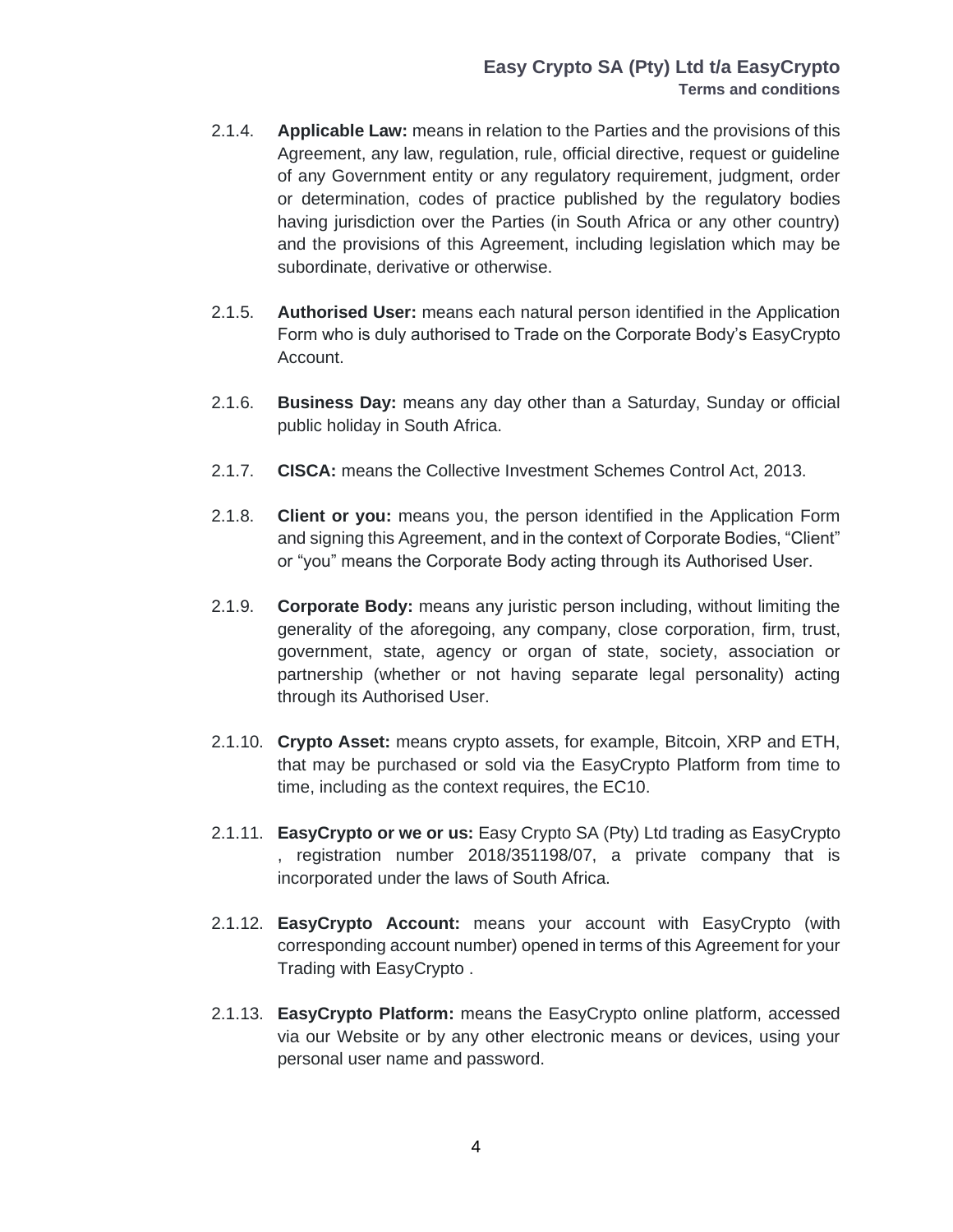- 2.1.14. **EC10:** means the weighted combination of the top 10 (ten) Crypto Assets according to market capitalisation informed by the EC10 Index held together in a single group with each Crypto Asset making up different proportions of the total value of the bundle of Crypto Assets as designated and managed by EasyCrypto as more fully set out in clause 9.
- 2.1.15. **EC10 Index:** means the investment strategy used by EasyCrypto which references the top 10 (ten) Crypto Assets according to market capitalisation;
- 2.1.16. **External Account:** has the meaning given to that term in clause 8.1.
- 2.1.17. **Fee Schedule:** means the list of costs which apply to your EasyCrypto Account with us as published on the Website or otherwise communicated to you in terms of this Agreement that can include, but are not limited to, costs in relation to Trading fees, deposit and withdrawal fees and administration and custody fees. In accordance with the legal or other payment demands of the South African Revenue Service from time to time, certain costs listed on the Fee Schedule may be subject to VAT from time to time and you agree that the decision to charge you such VAT charges is solely the right of EasyCrypto , even retrospectively, i.e. where we need to backdate the VAT charges.
- 2.1.18. **FWT Nominees:** means First World Trader Nominees (RF) (Pty) Ltd, a ring fenced, private, limited liability company with registration number 2013/091397/07, registered in accordance with the company laws of South Africa.
- 2.1.19. **Order:** means a conditional instruction given by you to EasyCrypto through the EasyCrypto Platform to either buy or sell a certain Rand amount of Crypto Assets or a certain number of Crypto Assets. The term "Order" includes an Order to purchase or sell the EC10.
- 2.1.20. **Parties:** means EasyCrypto and the Client and "Party" means, as the context requires, any one of them.
- 2.1.21. **Rand or ZAR:** means the South African Rand.
- 2.1.22. **Trade or Trading:** means any transaction confirmed by EasyCrypto for the purchase or sale of Crypto Assets, including any Trade or Trading in respect of the EC10.
- 2.1.23. **Website:** means [www.DCX10.com](http://www.dcx10.com/) or any other URL owned or controlled by EasyCrypto or its Affiliates that connects the public with EasyCrypto.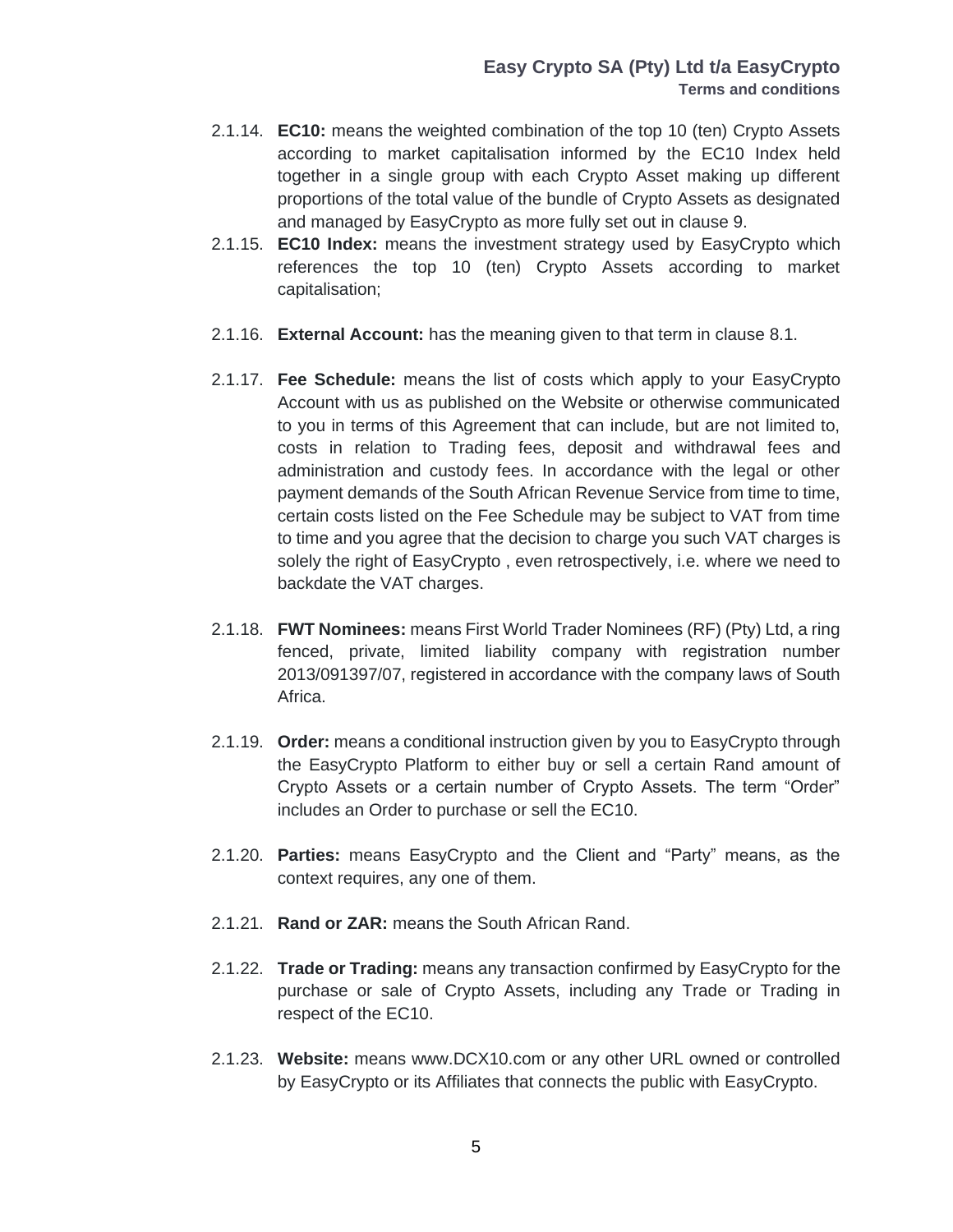- 2.2. This definitions clause is not exhaustive and you will find other terms defined elsewhere in this Agreement.
- 2.3. If any provision in a definition confers rights, or imposes obligations on you or us, effect is given to it as a substantive provision of this Agreement.
- 2.4. Any capitalised term used but not defined in any annexure will, unless the context shows otherwise, have the same meaning as in this Agreement.
- 2.5. Any reference in this Agreement to a person means any natural person or Corporate Body.
- <span id="page-5-0"></span>3. Our services
- 3.1. The EasyCrypto Platform is a secure online platform which provides you with a simple and convenient way to buy and sell single Crypto Assets or a bundle of Crypto Assets in the form of the EC10.
- 3.2. The range of services available to you on the EasyCrypto Platform may differ depending on your jurisdiction. EasyCrypto may not make the EasyCrypto Platform available in markets and jurisdictions if use therein is restricted or prohibited.
- 3.3. We execute Trades on your behalf in accordance with your Orders and instructions submitted through the EasyCrypto Platform. As an execution-only client, we owe you no duty in respect of the suitability of your Trading with us or to provide any information relating to your intended or actual Trades. As an execution-only client you will not be provided with investment advice although we may provide you with factual market information. **You agree and acknowledge that you will rely solely upon your own judgment in all aspects of your Trading with us and that all Trades are made at your own risk. This means that you will have no claim against us.**
- <span id="page-5-1"></span>4. Unregulated product and service
- 4.1. The EasyCrypto Platform and the buying and selling of Crypto Assets is currently not regulated by any laws in South Africa. This means that Crypto Assets and the EC10 are unregulated products and by dealing in unregulated products, **you acknowledge and agree that you do so at your own risk and you will not have recourse against EasyCrypto under any legislation.**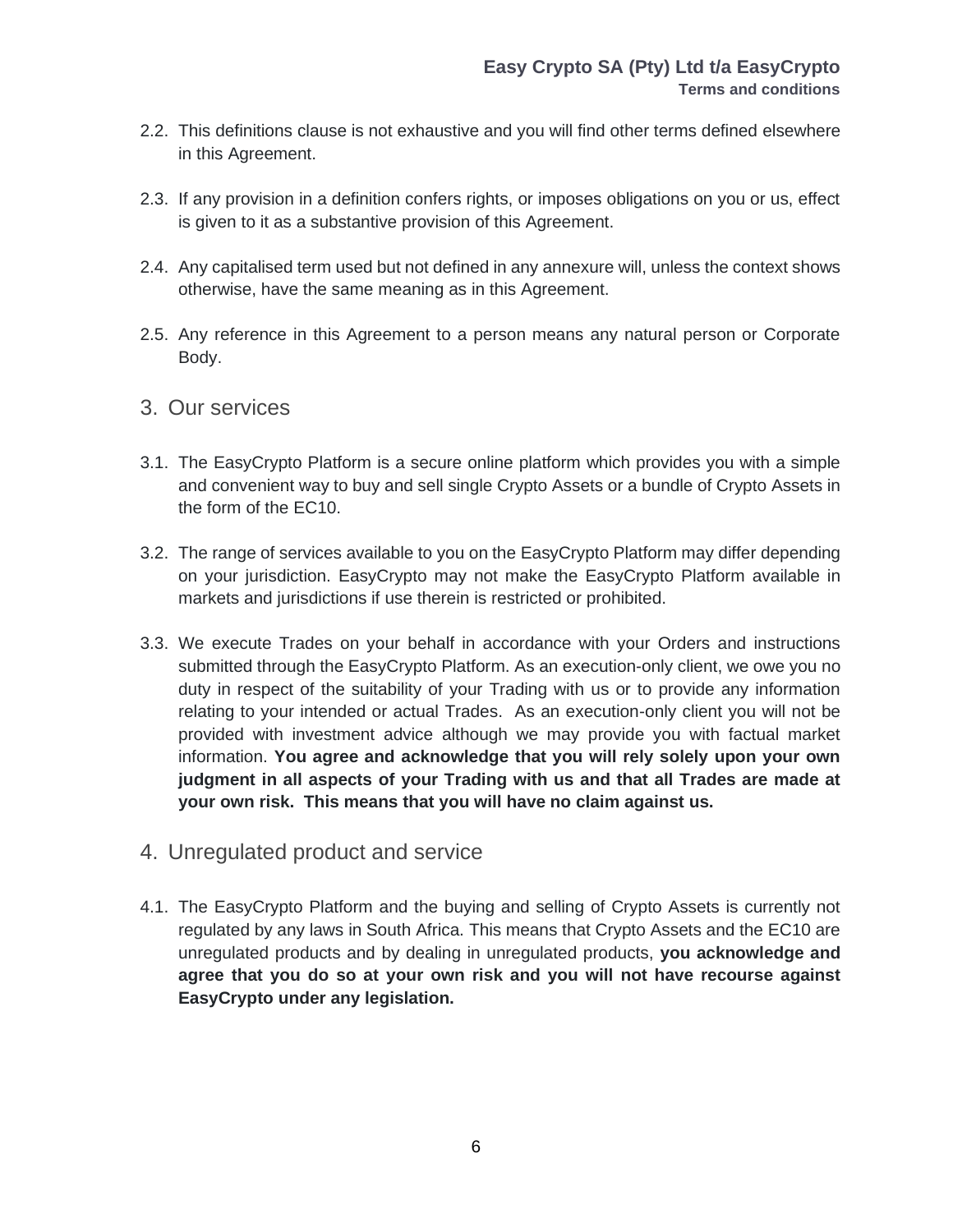- 4.2. EasyCrypto is not a regulated financial services provider in terms of the Financial Advisory and Intermediary Services Act, 2002 or other financial institution and is not under the supervision of any regulatory authority in South Africa.
- 4.3. EasyCrypto is committed to working together with the regulatory authorities in South Africa in respect of the regulation of Crypto Assets and is closely following all changes in legislation in South Africa in respect of Crypto Assets.
- <span id="page-6-0"></span>5. Risk disclosure
- 5.1. **You acknowledge and agree that you shall access and use our services and the EasyCrypto Platform at your own risk. All information provided on the EasyCrypto Platform is factual and not tailored to the needs of any person, entity or group of persons. EasyCrypto does not express an opinion on the future or expected value of any Crypto Asset.**
- 5.2. **The prices of Crypto Assets are highly volatile and the risk of loss in Trading Crypto Assets can be substantial. You should, therefore, carefully consider whether such Trading is suitable for you in light of your circumstances and financial resources. You should not invest more than you are prepared to lose. Investment returns are not guaranteed and past performance is not an indication of future performance.**
- 5.3. **You acknowledge that all investment decisions are made solely by you. In addition, any information relating to particular Crypto Assets available on the EasyCrypto Platform, whether provided by us or by a third party, will not constitute a recommendation from us regarding a particular Crypto Asset, transaction, or investment. This means that you make your own choices about investment decisions and EasyCrypto , its Affiliates, its licensors, and their respective employees, contractors, agents, suppliers and vendors shall have no liability or responsibility whatsoever for any injury, damages or loss - whether direct or indirect, consequential, incidental, punitive or otherwise - arising in connection with your use of the EasyCrypto Platform and/or your Trading in Crypto Assets via the EasyCrypto Platform.**
- 5.4. **You acknowledge that there are risks associated with utilising an internet-based trading system including, but not limited to, the failure of hardware, software, and internet connections. You acknowledge and agree that EasyCrypto shall not be responsible for any communication failures, disruptions, errors, distortions or delays you may experience when Trading via the EasyCrypto Platform, however caused.**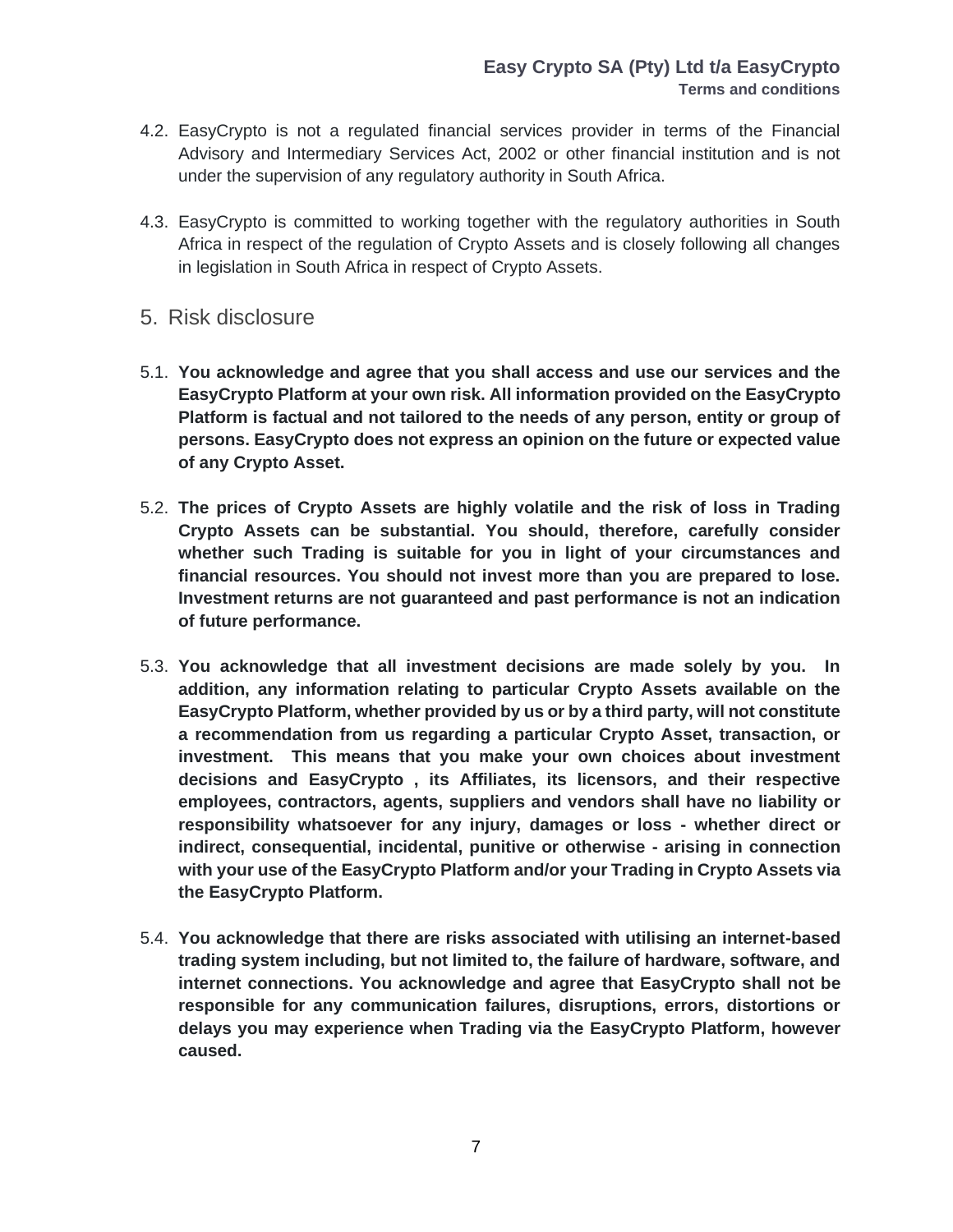- 5.5. **It is your responsibility to observe all applicable legal requirements and tax consequences within your country of citizenship, residence, domicile, and place of business with respect to the acquisition, holding or disposal of the Crypto Assets, and any foreign exchange restrictions that may be relevant thereto. You should consult with your own attorney, accountant and other advisors about those matters including determining whether you may legally Trade Crypto Assets on the EasyCrypto Platform.**
- <span id="page-7-0"></span>6. Warranties and undertakings
- 6.1. **When you submit your Application Form to us and each time you place an Order to Trade, you represent and warrant to us that as the Client:**
	- **6.1.1. you enter into the Agreement and Trade with us as principal, in your own name, on your own behalf only for yourself and not on behalf of a third party as that party's agent or representative;**
	- **6.1.2. you are fully authorised and legally entitled to enter into the Agreement, to conduct Trading with us and to perform your obligations under the Agreement. It is your responsibility to determine whether or not you are legally entitled to access EasyCrypto 's services;**
	- **6.1.3. you will not use our name or any of our trademarks in any way without our prior written consent;**
	- **6.1.4. you are of legal age in the country in which you reside and have contractual capacity to enter into and perform your obligations under this Agreement;**
	- **6.1.5. you are legally permitted to buy, sell and/or hold Crypto Assets in your relevant jurisdiction;**
	- **6.1.6. you will comply with your obligations under Applicable Law in respect of Crypto Assets;**
	- **6.1.7. you are not prevented by any Applicable Law from Trading on the EasyCrypto Platform;**
	- **6.1.8. you will use the services offered in this Agreement, in good faith and will not perform any act, whether intentionally or negligently, to defraud or cause any direct or indirect loss, harm or damage to EasyCrypto or any of its Affiliates;**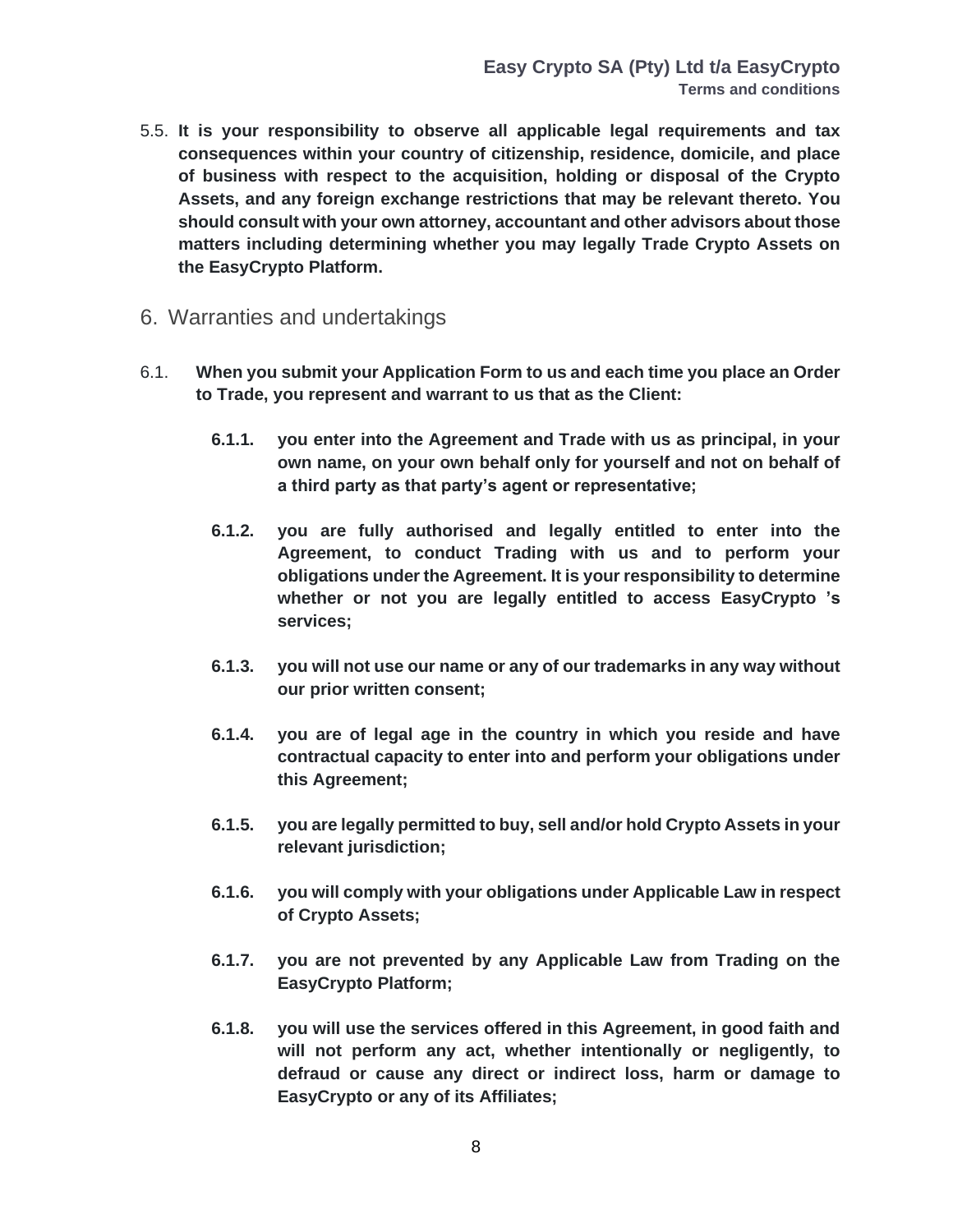- **6.1.9. you will not use any electronic device, software, or any trading strategy that seeks to manipulate the manner in which we construct and/or provide our buy or sell prices;**
- **6.1.10. you will not use our services in any manner that could interfere with, disrupt, negatively affect or inhibit other users from fully enjoying our services, or that could damage, disable, overburden or impair the functioning of our services or the EasyCrypto Platform in any manner;**
- **6.1.11. you will not use our services to pay for, support or otherwise engage in any fraud; money-laundering; or terrorist activities; or other illegal activities;**
- **6.1.12. you will not use any robot, spider, crawler, scraper or other automated means or interface not provided by us to access our services or to extract data from our Website or the EasyCrypto Platform;**
- **6.1.13. you will not use or attempt to use another user's account with us;**
- **6.1.14. you will not attempt to circumvent any content filtering techniques we employ, or attempt to access any service or area of our services including the EasyCrypto Platform that you are not authorised to access;**
- **6.1.15. you will not develop any third-party applications that interact with the EasyCrypto Platform without our prior written consent;**
- **6.1.16. provide false, inaccurate, or misleading information to us; and**
- **6.1.17. all information given by you in connection with the services provided in terms of the Agreement is true and correct, and EasyCrypto may rely on the truthfulness and correctness of that information.**
- 6.2. **You further represent and warrant that you have not previously been suspended or removed from using our services.**
- 6.3. **In addition to this clause 6, if you are a Corporate Body, you represent and warrant to us that:**
	- **6.3.1. you are duly incorporated, registered and validly existing under the laws of South Africa or your relevant jurisdiction;**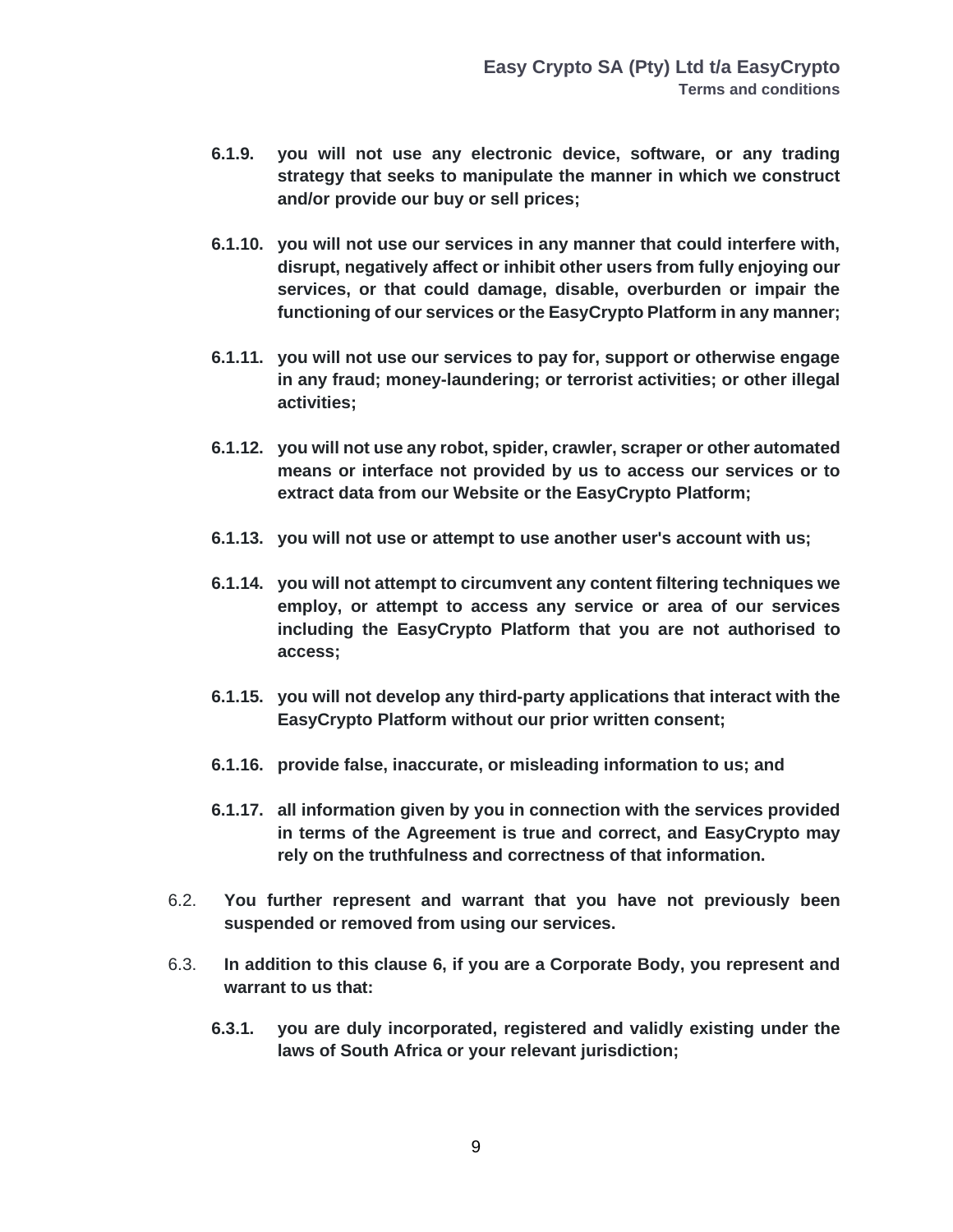- **6.3.2. you have the power and authority to enter into, sign and execute this Agreement and to perform your duties and obligations under this Agreement; and**
- **6.3.3. the performance of this Agreement does not violate any Applicable Law or any agreement to which the Corporate Body is a party or which is binding on the Corporate Body or its assets.**
- 6.4. **You are responsible to ensure that each of the warranties set out above are complied with at all times because we will rely on the warranties and if at any time you are in breach of any warranty, you will be liable to us for any loss or damage which we suffer. We will be entitled, in our absolute discretion and for as long as the breach is not remedied, to close any trade you have open at the market price prevailing at the time of closure, and close or suspend your EasyCrypto Account.**
- 6.5. **You undertake that, throughout the duration of the Agreement, you will, as quickly as you reasonably can, (i) inform us and (ii) confirm the information in writing if:**
	- **6.5.1. you have reason to expect that there will be a change in your financial position and that the expected change may, if it came to our attention, affect our decision as to whether or not to operate your EasyCrypto Account; or**
	- **6.5.2. there has been an actual change in your financial position, and the change may, if it came to our attention, affect our decision as to whether or not to operate your EasyCrypto Account; or**
	- **6.5.3. there is any change of your contact or any other details as set out in the Application Form.**
- 6.6. **We do not give any express or implied warranty regarding the EasyCrypto Platform, Website, email service or any other aspect of our service. In particular, we do not warrant:**
	- **6.6.1. the correctness, accuracy, timeliness, reliability or completeness of any information which we receive from third party data providers that you may obtain through the EasyCrypto Platform. We will publish the information received directly from our third party data providers on the Website, but we cannot guarantee the accuracy of the information which they provide to us;**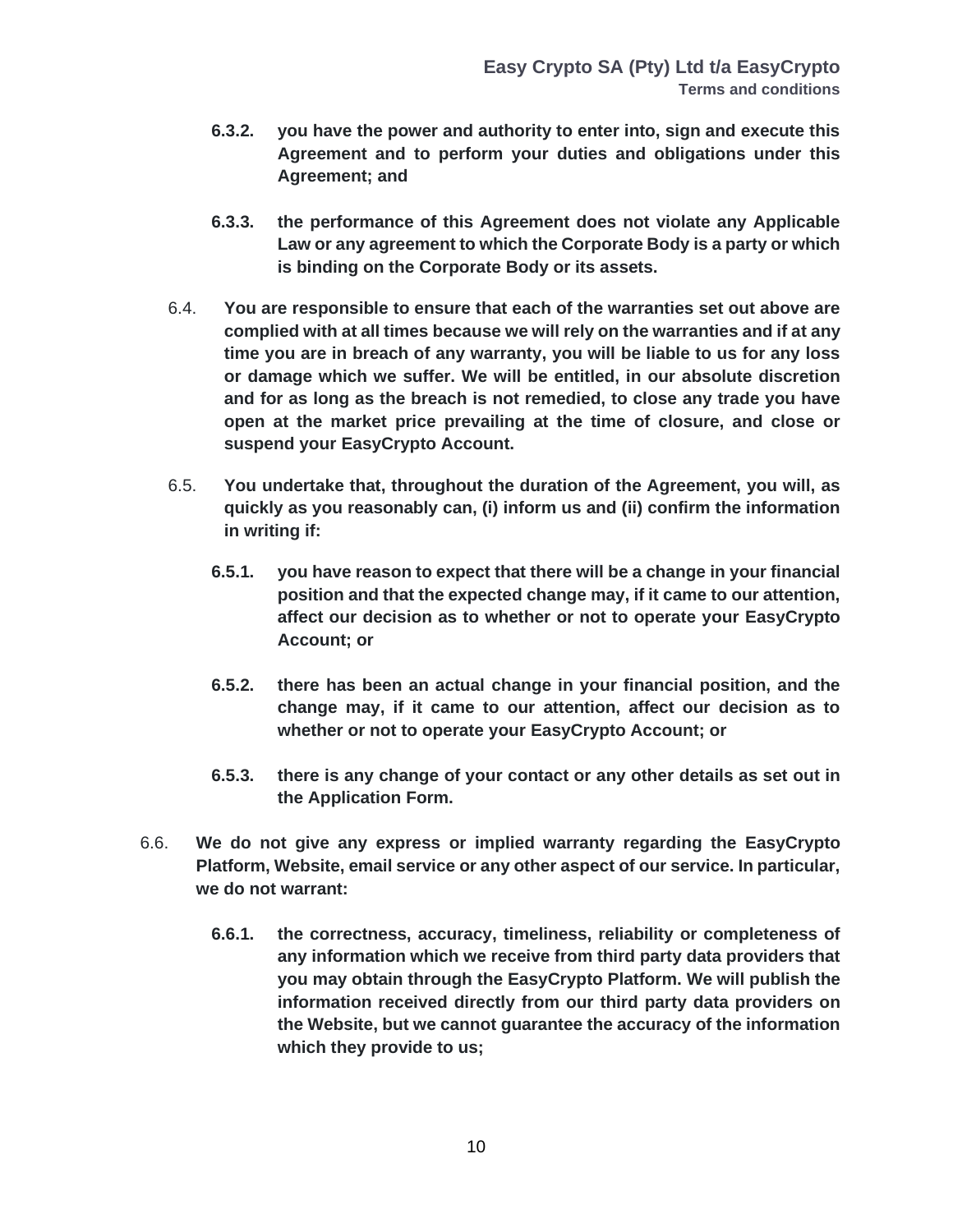- **6.6.2. the continued availability or uninterrupted access to the EasyCrypto Platform and/or any of the functions of the EasyCrypto Platform; or**
- **6.6.3. that the EasyCrypto Platform will be free of viruses, bugs, trojans or any other harmful coding.**
- <span id="page-10-0"></span>7. EasyCrypto Account
- 7.1. Before you can Trade Crypto Assets on the EasyCrypto Platform, you are required to complete an Application Form and agree to the terms and conditions set out in this Agreement.
- 7.2. EasyCrypto has established stringent know-your-client ("**KYC**") policies and procedures to take steps toward the prevention of money laundering and terrorist financing. Therefore, before we open a EasyCrypto Account for you, we will, among other things, establish and verify your identity, confirm your source of income and the source of funds which you will be using to fund your EasyCrypto Account and conduct all other checks which we deem necessary for KYC purposes. We will request such information as we consider necessary in order to confirm and verify the information which you provide to us.
- 7.3. All applications to open a EasyCrypto Account are subject to requests for further information and final approval by our compliance department.
- 7.4. **By opening a EasyCrypto Account or continuing to Trade with us, you agree to comply with all of our KYC rules and requests for information.**
- 7.5. **You acknowledge that EasyCrypto :**
	- **7.5.1. may decline an application to open a EasyCrypto Account in our sole and absolute discretion and need not give reasons for our decision; and**
	- **7.5.2. does not have to grant equal terms to each customer.**
- 7.6. EasyCrypto may, in its sole discretion, limit the number of EasyCrypto Accounts that you may hold.
- 7.7. When you create a EasyCrypto Account, you agree to:
	- 7.7.1. create a strong password that you do not use for any other website or online service;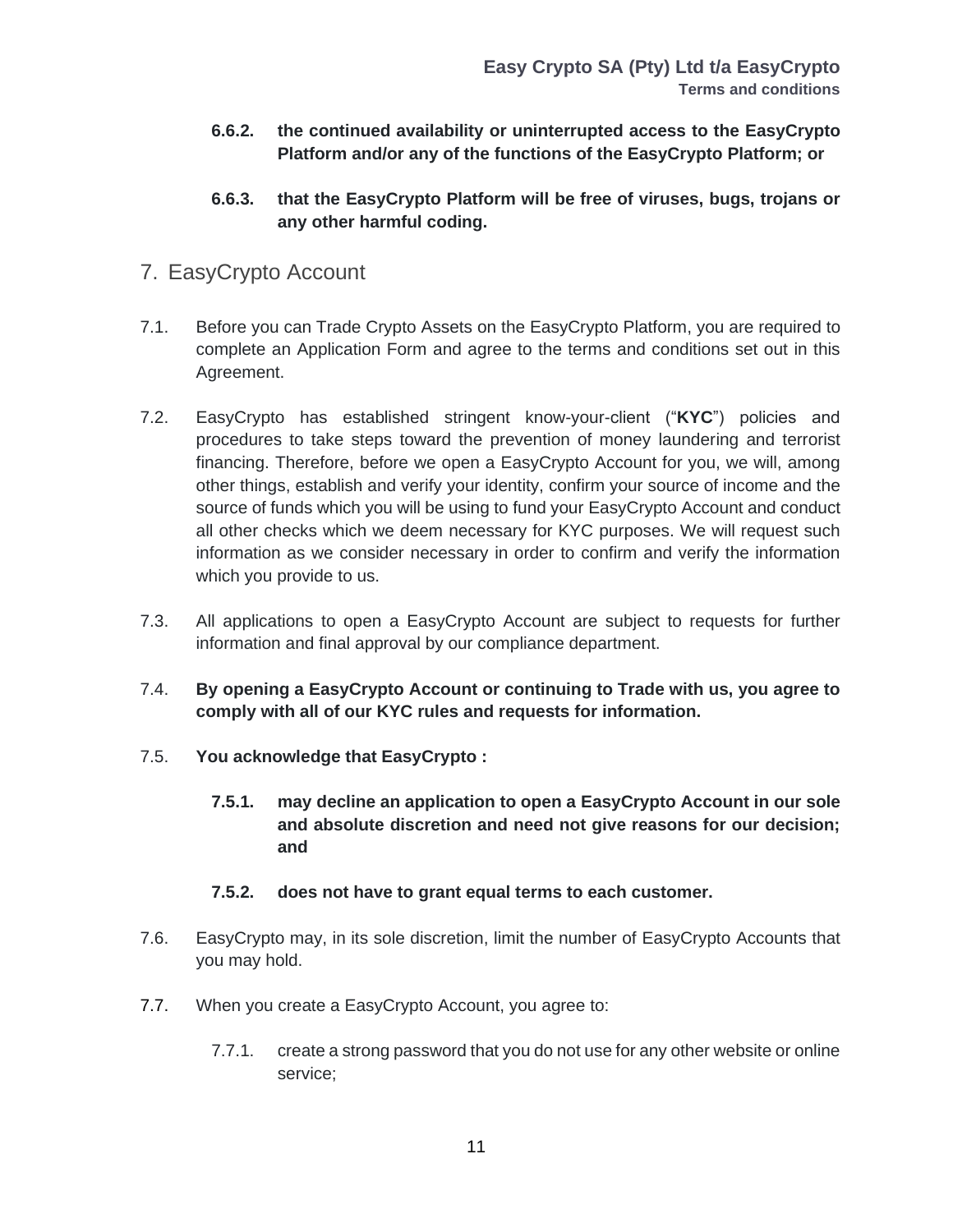- 7.7.2. maintain and promptly update your EasyCrypto Account information;
- 7.7.3. maintain the security of your EasyCrypto Account by protecting your password and restricting access to your EasyCrypto Account;
- 7.7.4. promptly notify us if you discover or otherwise suspect any security breaches related to your EasyCrypto Account; and
- 7.7.5. take responsibility for all activities that occur under your EasyCrypto Account and accept all risks of any authorised or unauthorised access to your EasyCrypto Account, to the maximum extent permitted by law.
- 7.8. You will change your EasyCrypto Account details immediately when you become aware of or suspect any security breaches related to your EasyCrypto Account.
- 7.9. **If someone uses your EasyCrypto Account details (irrespective of whether or not that person is doing so with your permission) you will be solely responsible for all Orders transmitted using the EasyCrypto Platform, or the use of any information or services obtained or used through the EasyCrypto Platform**. The sole exception to your liability in this instance is where you can prove that the person using your EasyCrypto Account details got them from us as a result of our negligence.
- 7.10. The Corporate Body is liable for all Trades by its Authorised Users. **The Corporate Body hereby indemnifies EasyCrypto and all Affiliates and will hold them harmless from and against any and all claims. proceedings, damages, injuries, liabilities, losses, costs and expenses (including reasonable attorneys' fees and litigation expenses), relating to or arising from any breach by your Authorised Users of this Agreement or any Applicable Law. This means that if you or your Authorised Users do not comply with the terms of this Agreement or any Applicable Laws, you will have to pay for any of the above losses and expenses caused to EasyCrypto , its Affiliates, or any third party because of your breach.**
- 7.11. We may suspend your use of the EasyCrypto Platform if:
	- 7.11.1. we have reasonable grounds to suspect that the confidentiality of your EasyCrypto Account details has been compromised or breached; or
	- 7.11.2. you tell us that you know or suspect that your EasyCrypto Account details may be known by, or used by, an unauthorised person.
- 7.12. In addition to all of your other obligations in terms of this Agreement, your EasyCrypto Account is at all times subject to review by our compliance department which, in its discretion, may ask you for additional documents or other information. Your failure to provide documentation and information requested within a stipulated time may, at the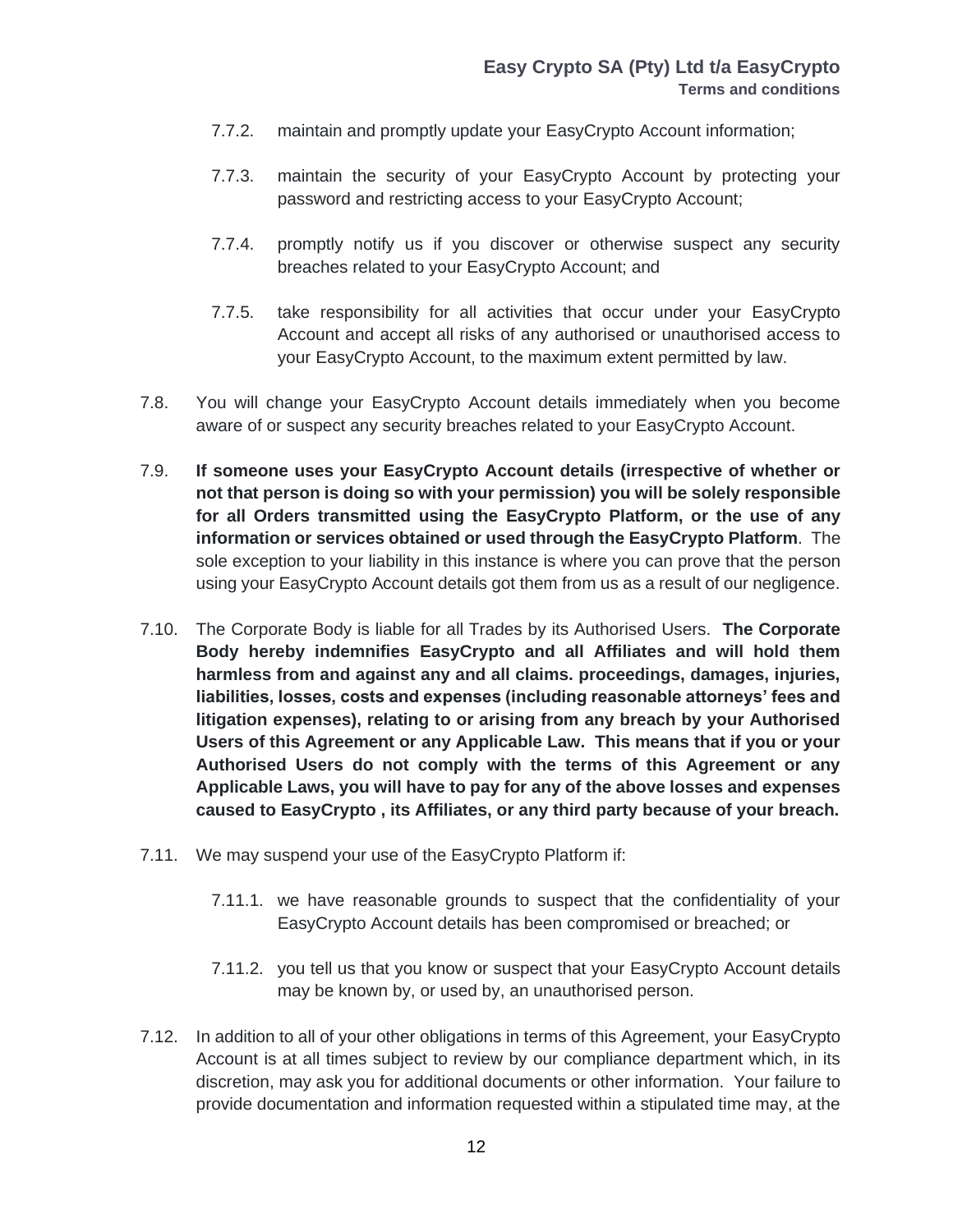election of the compliance department, result in your EasyCrypto Account being closed immediately. Such closing may be permanent or until any and all issues are resolved to the satisfaction of the compliance department.

- <span id="page-12-0"></span>8. Funding your EasyCrypto Account and withdrawals
- 8.1. All EasyCrypto Accounts are "cash" accounts. This means that all Trades must be paid for with money which is cleared and standing to the credit of your EasyCrypto Account.
- 8.2. In order to Trade via the EasyCrypto Platform, you must fund your EasyCrypto Account from your South African bank account ("**External Account**") via an electronic funds transfer ("**EFT**"). Please refer to the Fee Schedule for minimum deposit amounts and associated fees.
- 8.3. You may be required to verify that you control the External Account that you use to fund your EasyCrypto Account. You may be charged fees by the provider of the External Account you use to fund your EasyCrypto Account. **EasyCrypto is not responsible for any External Account fees or for the management and security of any External Account. You are solely responsible for your use of any External Account, and you agree to comply with all terms and conditions applicable to any External Account.** The timing associated with transferring funds into your EasyCrypto Account will depend in part upon the performance of third parties responsible for maintaining the applicable External Account, and EasyCrypto makes no guarantee regarding the amount of time it may transfer funds into your EasyCrypto Account.

#### 8.4. **You acknowledge and agree that EasyCrypto is under no obligation to pay interest on any funds held on your behalf in your EasyCrypto Account.**

- 8.5. EasyCrypto only accepts ZAR as funding and withdrawal currency. Deposits and withdrawals in Crypto Assets is not allowed (subject to the exception in clause 9.6 below).
- 8.6. Should you wish to withdraw your funds, you will be required to sell your Crypto Assets or the EC10, the proceeds of which will be credited to your EasyCrypto Account in Rands. You may then withdraw the Rands standing to the credit of your EasyCrypto Account to your External Account.
- 8.7. We do not permit the transmission of Crypto Assets from one client to another client.
- 8.8. We may permit you to purchase and/or sell Crypto Assets directly from or to us.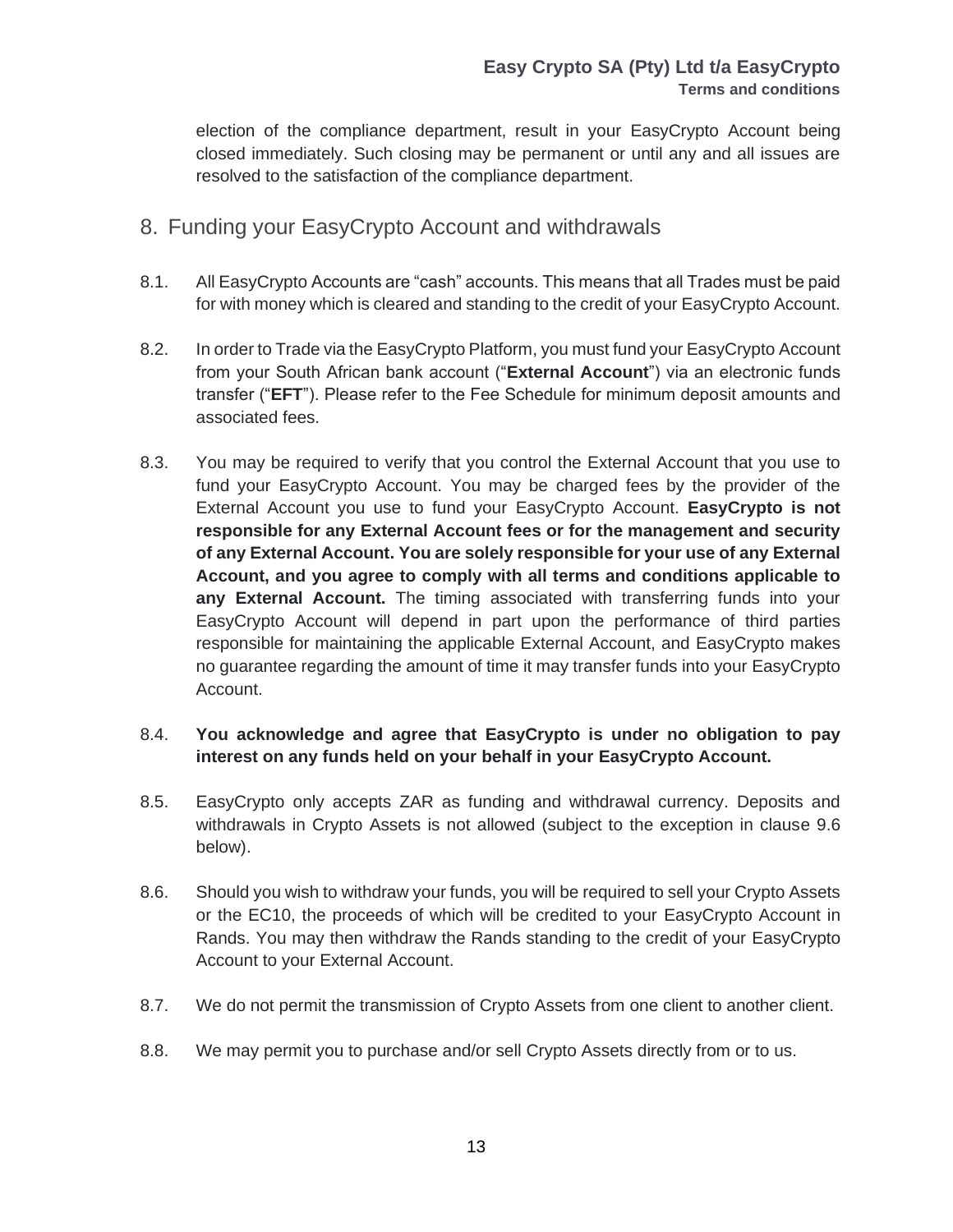### <span id="page-13-0"></span>9. EC10

- 9.1. We may give you the option, in our discretion, to place a buy Order for theEC10 in accordance with the terms and conditions of this Agreement. The EC10 Bundle is constituted and weighted according to the top 10 (ten) Crypto Assets by market capitalisation as informed by the EC10 Index.
- 9.2. Instead of placing separate buy Orders for each underlying Crypto Asset, you may place a single buy Order for the EC10 and you will be issued with the Crypto Assets listed in the EC10 in accordance with the Rand value of the Order which you place in respect of the EC10. The EC10 allows you to take direct ownership of the underlying Crypto Assets within the bundle.
- 9.3. The EC10 should not be misconstrued as an exchange traded fund or collective investment scheme as contemplated in CISCA, a mutual fund, exchange traded note or any similar fund structure.
- 9.4. When you first place an Order for an EC10, you authorise EasyCrypto to manage, with full discretion, the constituents and weightings of the EC10 according to the top 10 (ten) Crypto Assets by market capitalisation informed by the EC10 Index. EasyCrypto does not guarantee that the methods, including technology and algorithms, used by it will at all times accurately achieve its investment objectives. Clients can expect tracking errors caused by fees and time delays. The EC10 will be re-balanced periodically instead of in real-time.
- 9.5. **The Crypto Assets listed in the EC10 are not chosen based on current or perceived future value and EasyCrypto does not give any express or implied warranty as to the future performance of the EC10 and/or the Crypto Assets listed therein. The Crypto Assets listed in the EC10 and the EC10 itself may gain or lose substantial amounts of value from time to time and there is always the risk that the Crypto Assets in the EC10 and the EC10 itself could lose all of its value.**
- 9.6. If you wish take control of the underlying Crypto Assets in theEC10 which you own, the value of your investment in the EC10 must be at least R1,000,000.00 (one million Rand). EasyCrypto will then transfer to you, the underlying top 10 Crypto Assets in proportion to your investment value to your designated crypto asset wallet address, which must be in your name and made available to EasyCrypto in writing and authorised by signing a transfer request form which will be made available on request by sending an email to [admin@dcx10.com.](mailto:admin@dcx10.com)
- <span id="page-13-1"></span>10. Orders and Trades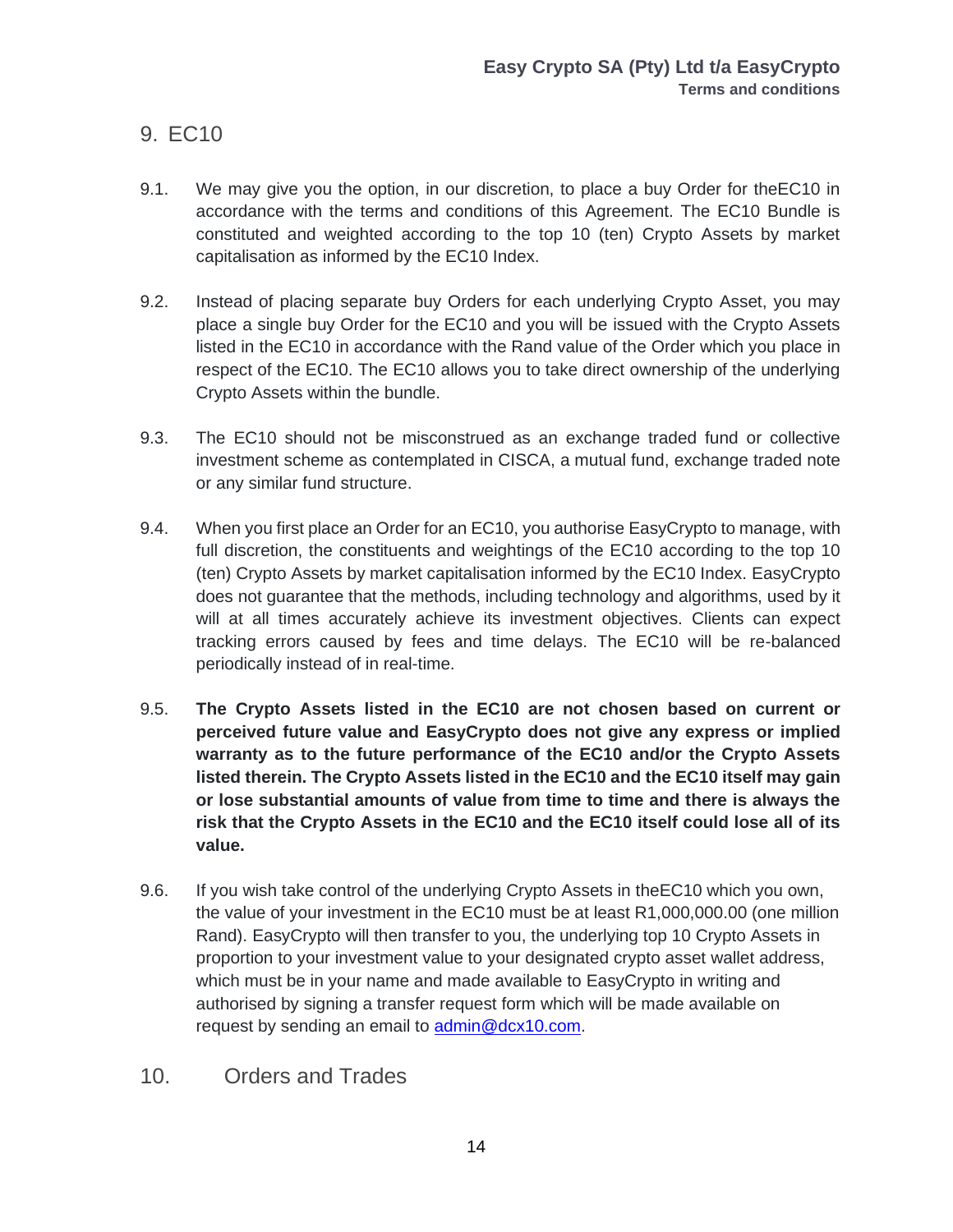- 10.1. **Authorisation:** When you submit an Order via the EasyCrypto Platform, you authorise EasyCrypto to execute your transaction in accordance with such Order on a spot basis and charge you any applicable fees in accordance with clause 11 below.
- 10.2. **Trade confirmation:** Once your Trade has been executed, a confirmation will be electronically made available via the EasyCrypto Platform detailing the particulars of the Trade. **You acknowledge and agree that the failure of EasyCrypto or the EasyCrypto Platform to provide such confirmation shall not prejudice or invalidate the terms of such Trade**.
- 10.3. **Market rates:** EasyCrypto will attempt, on a commercially reasonable basis, to execute your Trade on or close to the prevailing market exchange rate, as displayed via the EasyCrypto Platform. **You acknowledge and agree that the exchange rate information made available via the EasyCrypto Platform may differ from prevailing exchange rates made available via other sources outside of the EasyCrypto Platform**.
- 10.4. **Market volatility:** Particularly during periods of high volume, illiquidity, fast movement or volatility in the marketplace for any Crypto Assets, the actual market rate at which an Order or Trade is executed may be different from the prevailing rate indicated via the EasyCrypto Platform at the time of your Order or Trade. **You acknowledge and agree that we are not liable for any such price fluctuations.**
- 10.5. **Trade settlement:** Subject to the terms and conditions in this Agreement, we will use commercially reasonable efforts to settle Trades on a spot basis within two (2) days of the date from which you placed an Order. Any such difference between the price displayed on the EasyCrypto Platform at the moment of execution and the accurate real time price at execution, will be added or subtracted from your EasyCrypto Account balance accordingly.
- 10.6. **Conditions and Restrictions:** We may, at any time and in our sole discretion, refuse to execute an Order submitted via the EasyCrypto Platform, impose limits on the Order amount permitted via the EasyCrypto Platform or impose any other conditions or restrictions upon your use of the EasyCrypto Platform without prior notice. For example, we may limit the number of Orders that you may submit via the EasyCrypto Platform or we may restrict Trading from certain locations.
- 10.7. **Cancellations:** EasyCrypto may, in its sole discretion, allow you to cancel an Order, if such cancellation occurs before EasyCrypto executes the Order. Once your Order has been executed, you may not change, withdraw or cancel your authorisation for EasyCrypto to complete such transaction. We reserve the right to refuse any cancellation request associated with an Order once you have submitted such an Order. While we may, at our sole discretion, reverse a Trade under certain extraordinary conditions, a customer does not have a right to a reversal of a Trade.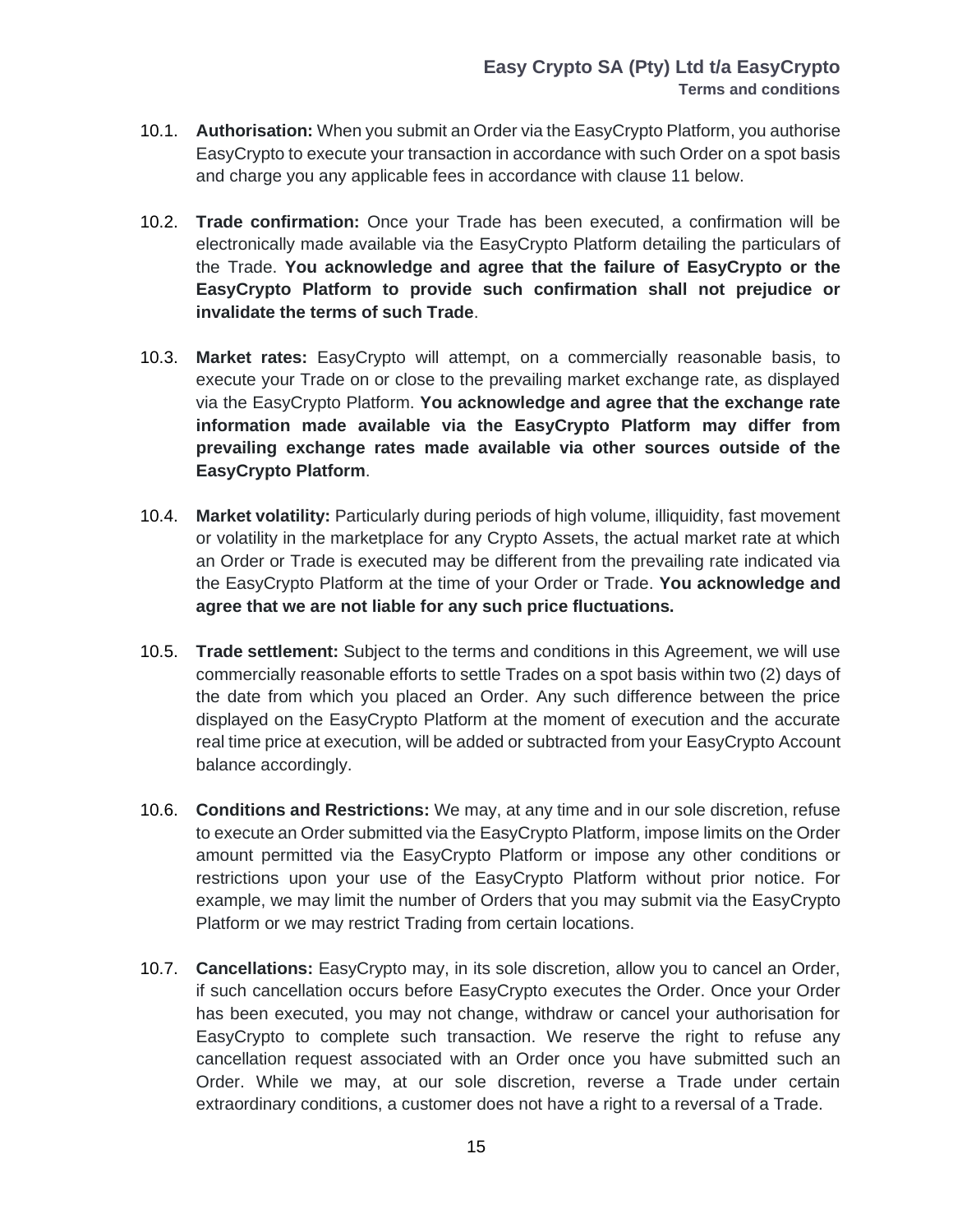- 10.8. **Insufficient funds:** If you have an insufficient amount of funds in your EasyCrypto Account to complete an Order, we may cancel the entire Order or may fulfil a partial Order using the amount of funds currently available in your EasyCrypto Account, less any fees owed to EasyCrypto in connection with our execution of the Trade.
- 10.9. **Taxes:** It is your responsibility to determine what, if any, taxes apply to the Trades you complete via the EasyCrypto Platform, and it is your responsibility to report and remit the correct tax to the appropriate tax authority. **You agree that EasyCrypto is not responsible for determining whether taxes apply to your Trades or for collecting, reporting, withholding or remitting any taxes arising from any Trades.**
- 10.10. In the event of a market disruption or force majeure event (as defined in clause 27), EasyCrypto may do one or more of the following:
	- 10.10.1. suspend access to the EasyCrypto Platform; or
	- 10.10.2. prevent you from completing any actions via the EasyCrypto Platform, including closing any open Trades or submitting new Orders.
- 10.11. Following any such event as contemplated in clause 10.10, when Trading resumes, you acknowledge that prevailing market rates may differ significantly from the rates available prior to such event.
- <span id="page-15-0"></span>11. Fees
- 11.1. **Amount of fees:** The fees listed in the Fee Schedule will be levied against your EasyCrypto Account. You agree to pay the fees listed in the Fee Schedule for the use of our services. Additional charges may be charged and payable by you from time to time to make provision for any new fees, including without limiting the generality of the afore-going, any administration fees, commissions, taxes, costs, charges or any other funding costs which EasyCrypto may become subject to or which may be associated with the performance by EasyCrypto of its obligations under this Agreement. New or additional charges will be charged by EasyCrypto in its sole and absolute discretion from time to time.
- 11.2. **Changes to fees:** EasyCrypto may amend the fees payable on your EasyCrypto Account and the EasyCrypto Platform, and may introduce new charges payable on your EasyCrypto Account and the EasyCrypto Platform, where necessary and from time to time. Details of any changes to the applicable charges will be posted on the Website. You acknowledge that by continuing to have a EasyCrypto Account with us, any Trades or activities will be subject to the new or amended charges and you agree to be bound by any new or amended charges.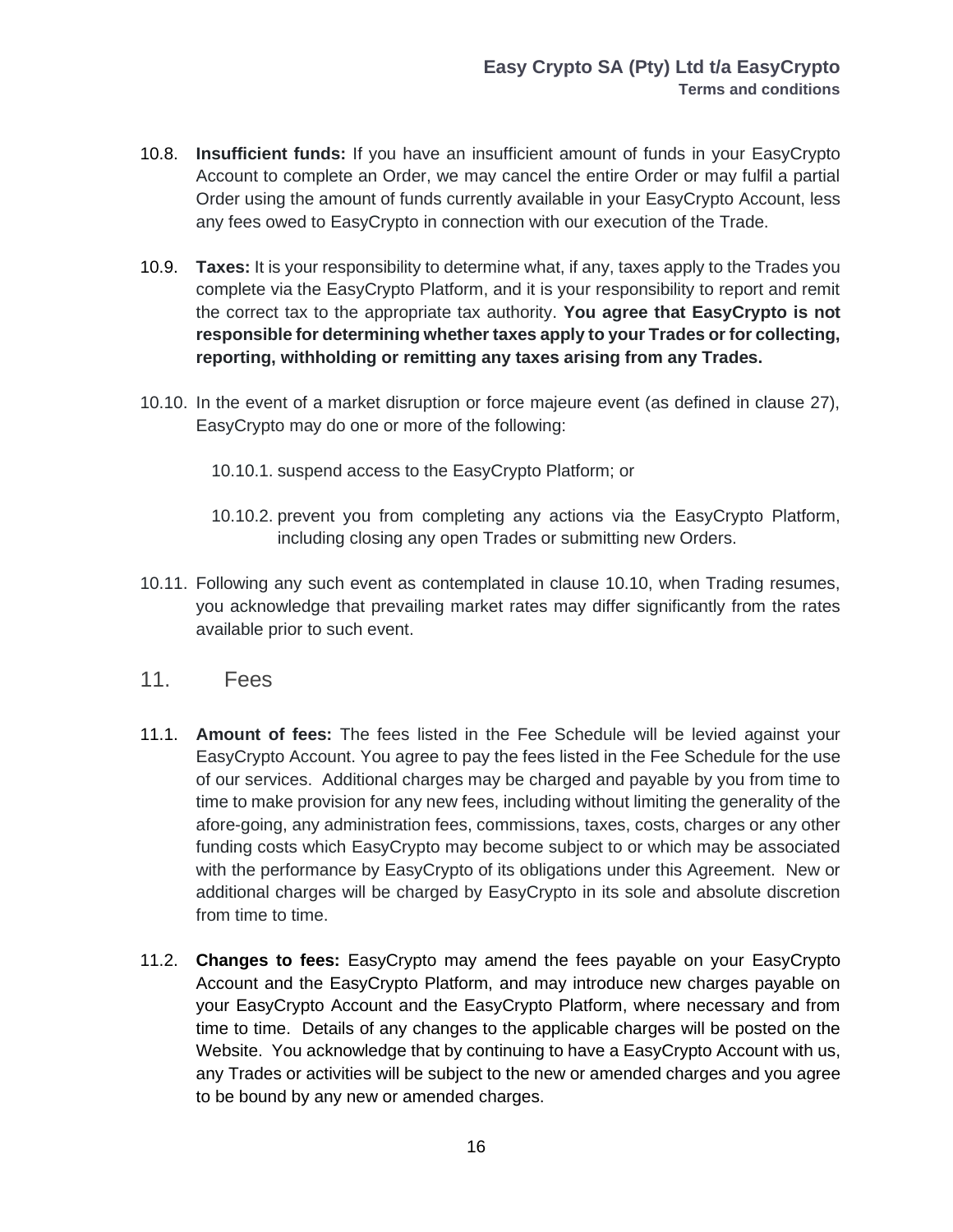- 11.3. **Payment of fees:** You authorise us, or our designated payment processor, to charge or deduct from your EasyCrypto Account any applicable fees owed in connection with Trades and other activities you complete via the EasyCrypto Platform. Fees may be debited to your EasyCrypto Account in real time on a per transaction basis, or retrospectively.
- <span id="page-16-0"></span>12. Ownership and custody
	- 12.1. When you buy Crypto Assets, you become the beneficial (true) owner of those Crypto Assets. You authorise EasyCrypto to appoint FWT Nominees to hold your Crypto Assets in safe custody on your behalf in accordance with industry standards.
	- 12.2. EasyCrypto shall ensure that you are reflected as the beneficial owner of your Crypto Assets in its books of account and the asset register held with FWT Nominees within 5 (five) Business Days of the date of your Trade.
- <span id="page-16-1"></span>13. Electronic notices
	- 13.1. **Consent to electronic delivery:** You agree and consent to receive electronically all communications, agreements, documents, receipts, notices and disclosures (collectively, **"Communications**") that EasyCrypto provides in connection with your EasyCrypto Account and/or use of the EasyCrypto services and EasyCrypto Platform. You agree that EasyCrypto may provide these Communications to you by posting them via the EasyCrypto Platform, by emailing them to you at the email address you provide. You should maintain copies of electronic Communications by printing a paper copy or saving an electronic copy. You may also contact us through support to request additional electronic copies of Communications.
	- 13.2. **Hardware and software requirements:** In order to access and retain electronic Communications, you will need a computer with an internet connection that has a current web browser with cookies enabled and 128-bit encryption. You will also need to have a valid email address on file with EasyCrypto and have sufficient storage space to save past Communications or an installed printer to print them.
	- 13.3. **Withdrawal of consent:** You may withdraw your consent to receive electronic Communications by sending a withdrawal notice to support. If you decline or withdraw consent to receive electronic Communications, EasyCrypto may suspend or terminate your EasyCrypto Account.
	- 13.4. **Updating contact information:** It is your responsibility to keep your email address on file with EasyCrypto up to date so that EasyCrypto can communicate with you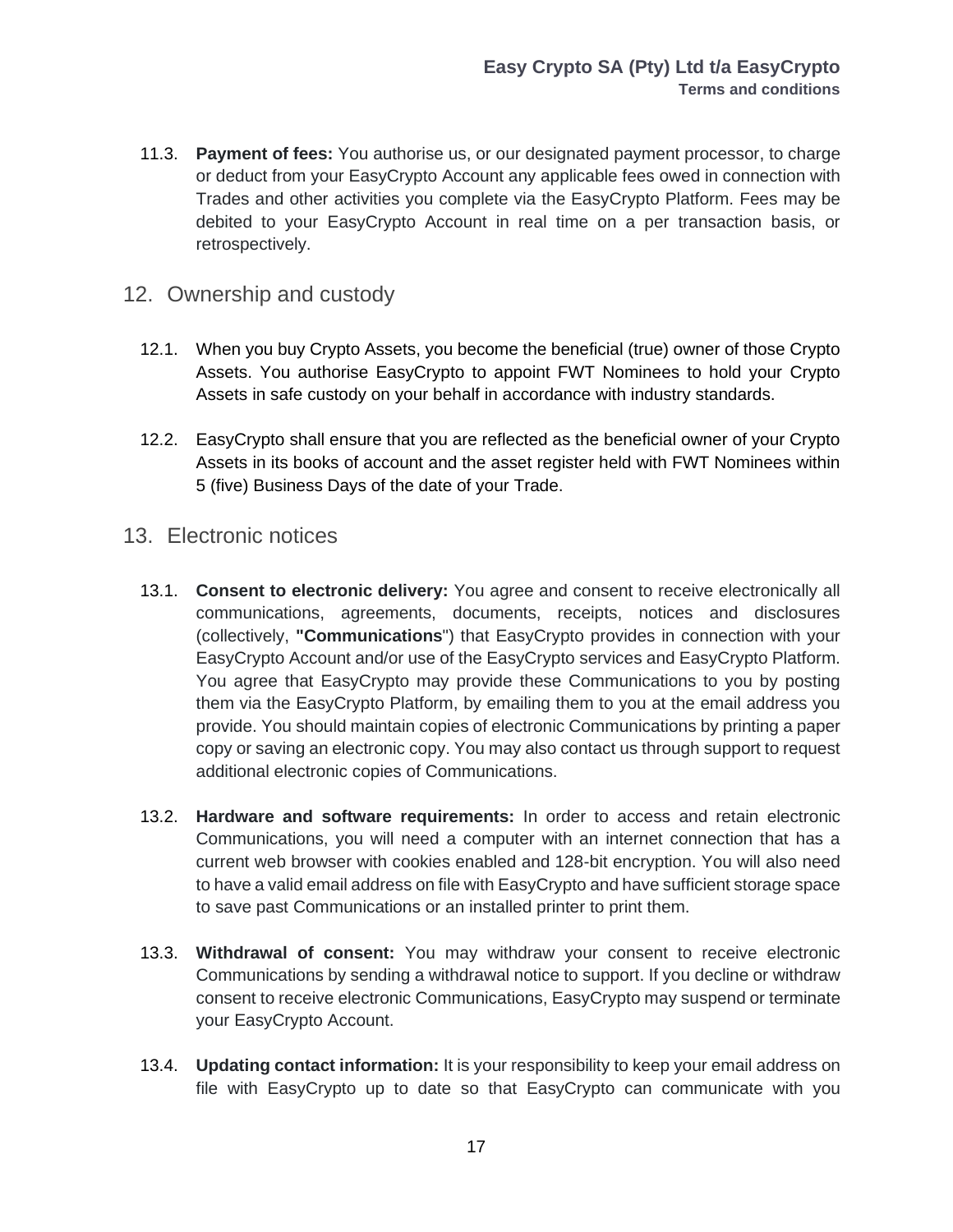#### **Easy Crypto SA (Pty) Ltd t/a EasyCrypto Terms and conditions**

electronically. You understand and agree that if EasyCrypto sends you an electronic Communication but you do not receive it because your email address on file is incorrect, out of date, blocked by your service provider, or you are otherwise unable to receive electronic Communications, EasyCrypto will be deemed to have provided the Communication to you. Please note that if you use a spam filter that blocks or re-routes emails from senders not listed in your email address book, you must add EasyCrypto to your email address book so that you will be able to receive the Communications we send to you. You can update your email address at any time by logging into your EasyCrypto Account or by sending such information to support. If your email address becomes invalid such that electronic Communications sent to you by EasyCrypto are returned, EasyCrypto may deem your account to be inactive, and you may not be able to complete any transaction via our services until we receive a valid, working email address from you.

#### <span id="page-17-0"></span>14. Termination

You or EasyCrypto may close your EasyCrypto Account at any time. If your EasyCrypto Account is closed, you are still responsible for all debts or obligations you owe to EasyCrypto and in respect of any previous or pending Trades.

#### <span id="page-17-1"></span>15. Service of legal process

- 15.1. EasyCrypto chooses the physical address as listed on its Website as the address at which legal process and other documents in legal proceedings in connection with this Agreement may be served (*domicilium citandi et executandi*).
- 15.2. You choose the physical address as set out in your Application Form as the address at which legal process and other documents in legal proceedings in connection with this Agreement may be served (*domicilium citandi et executandi*).

#### <span id="page-17-2"></span>16. Discontinuance of services

We may, in our sole discretion and without liability to you, with or without prior notice and at any time, modify or discontinue, temporarily or permanently, any portion of our services or the EasyCrypto Platform.

#### <span id="page-17-3"></span>17. Security interest

17.1. The assets in your EasyCrypto Account and all rights that you may have to claim against EasyCrypto will be subject to a first, perfected, and prior lien, security interest, and right of set-off and these rights are ceded in security by you in favour of EasyCrypto as security for the payment in full of any amounts owing, any indebtedness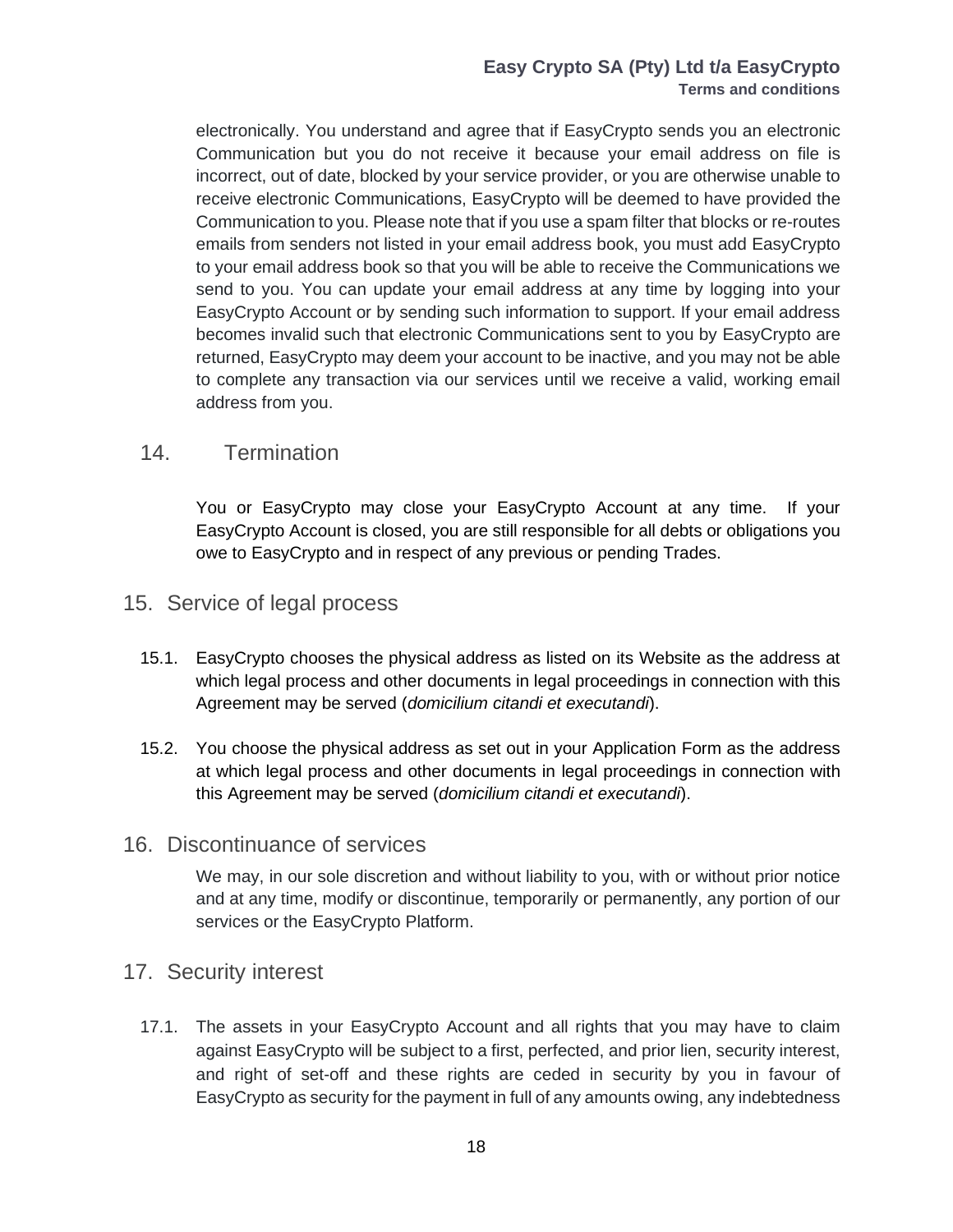or any other obligation you may owe to EasyCrypto whether in terms of this Agreement or for any other reason.

17.2. The assets in your EasyCrypto Account will be held by EasyCrypto as security for payment of any liability you may have towards us. You agree to pay any debt owed to EasyCrypto and pay any debit balances in your EasyCrypto Account on demand. If payment is not made within 7 (seven) days of demand, EasyCrypto may sell some or all of your Crypto Assets, without prior notice, to pay for any liability. **EasyCrypto will not be liable for any losses that arise out of or relate to any such actions, including tax consequences you may face as a result of such actions. In the event EasyCrypto sells assets to satisfy a debt, EasyCrypto reserves the right to restrict or close your EasyCrypto Account, and to seek payment of any residual indebtedness through any legal means possible, including but not limited to, reporting such debt to credit agencies.**

#### <span id="page-18-0"></span>18. Protection of personal information

- 18.1. In order for you to sign up for and use the EasyCrypto Platform, you will need to provide EasyCrypto with information, including personal information and special personal information, that we will need to process.
- 18.2. You must make sure that the information that you provide to us is accurate and you must notify us of any changes to the information.
- 18.3. You should familiarise yourself with what the terms "process", "personal information" and "special personal information" mean, as these terms are set out in the Protection of Personal Information Act, 2013 ("**POPI**"). You should further be aware that the processing includes (but is not limited to) collection, retention, use, storage or distribution of your personal information, as well as using your personal information to open accounts in your name.
- 18.4. You hereby give permission to EasyCrypto :
	- 18.4.1. to process your personal information and special personal information for the purposes of opening your EasyCrypto Account and provided with you the services available on the EasyCrypto Platform;
	- 18.4.2. to share your personal information with or obtained from companies falling in the same group of companies as EasyCrypto , external business partners who provide a service to EasyCrypto in order for EasyCrypto to perform under this Agreement, successors in title of EasyCrypto , as well as other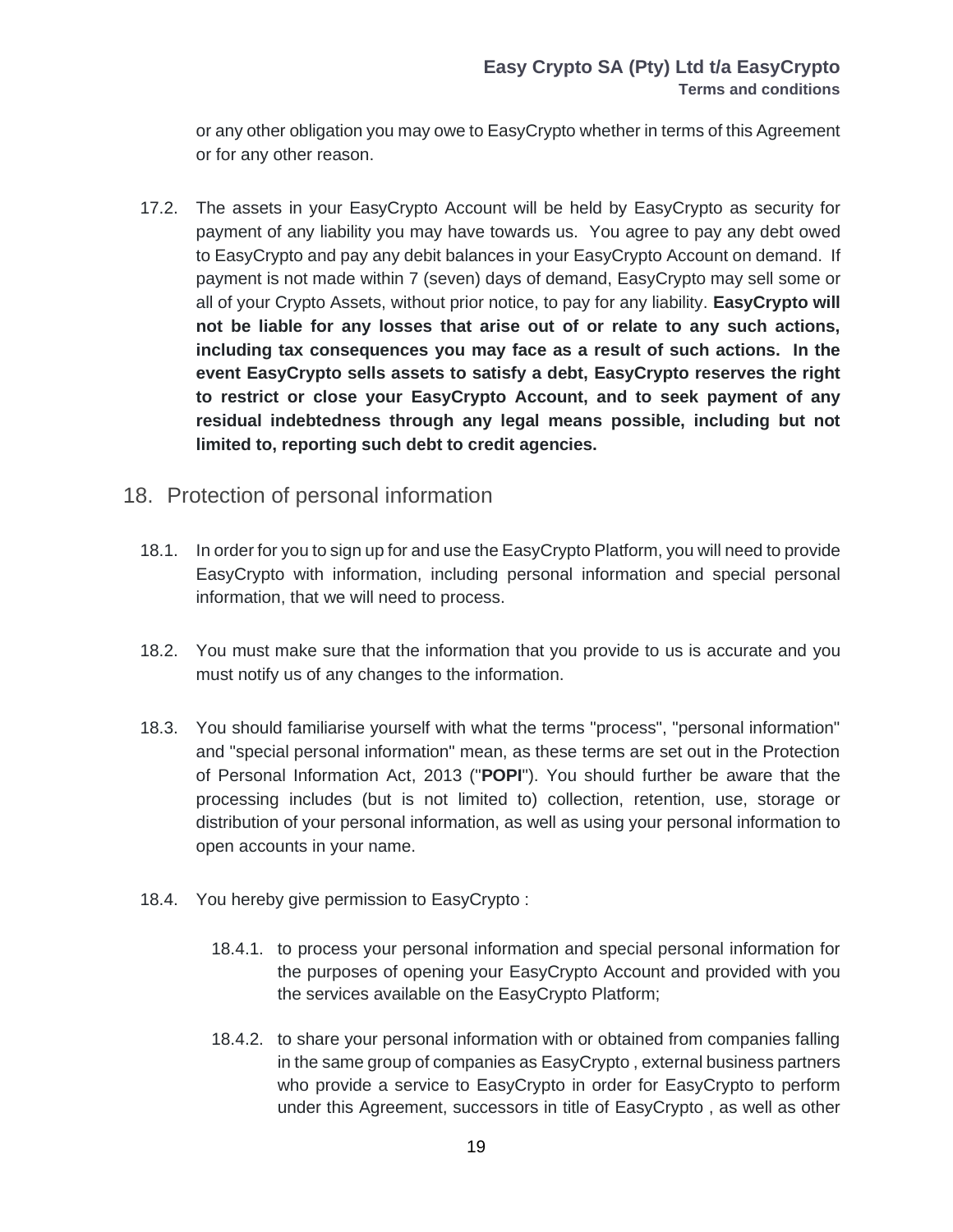third parties who may have a justifiable interest in obtaining your personal information, such as a professional body or regulator with authority over you or EasyCrypto;

- 18.4.3. to send you updates and information in regard to our business and our services. This information may contain system and service reports. It may also include marketing information. If you receive any marketing information from us, you will have the option to "opt out" of receiving this type of information.
- 18.5. Please refer to our Privacy Policy [\(https://www.dcx10.com/privacy-policy\)](https://www.dcx10.com/privacy-policy) for further information about how we collect, use and share your personal information.
- <span id="page-19-0"></span>19. Intellectual property rights
	- 19.1. Unless otherwise indicated by us, all copyright and other intellectual property rights in all content and other materials contained on our Website or provided in connection with the services, including, without limitation, the EasyCrypto Platform or EasyCrypto logo and all designs, text, graphics, pictures, information, data, software, sound files, other files and the selection and arrangement thereof (collectively, "**EasyCrypto Materials**") are the proprietary property of EasyCrypto or our licensors or suppliers and are protected by international copyright laws and other intellectual property rights laws.
	- 19.2. We hereby grant you a limited, non-exclusive, and non-sublicensable license to access and use the EasyCrypto Materials for your personal or internal business use. Such license is subject to this Agreement and does not permit (a) any resale of the EasyCrypto Materials; (b) the distribution, public performance or public display of any EasyCrypto Materials; (c) modifying or otherwise making any derivative uses of the EasyCrypto Materials, or any portion thereof; or (d) any use of the EasyCrypto Materials other than for their intended purposes. The license granted under this clause 19 will automatically terminate if we suspend or terminate your access to the services.

#### <span id="page-19-1"></span>20. Unclaimed property

If for any reason EasyCrypto is holding funds in your EasyCrypto Account on your behalf and EasyCrypto is unable to return your funds to your designated External Account after a period of inactivity, then EasyCrypto may report and remit such funds in accordance with applicable national unclaimed property laws.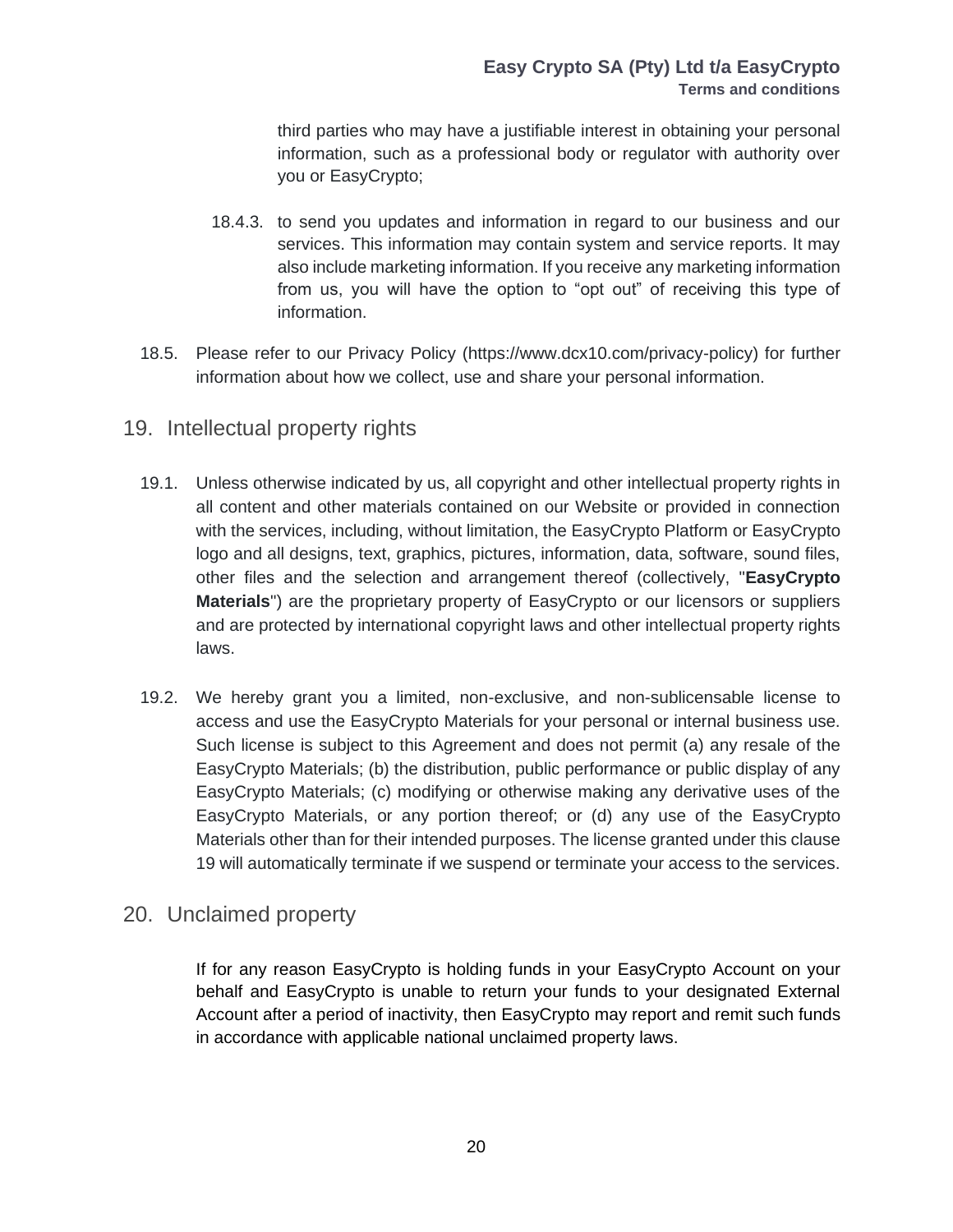#### <span id="page-20-0"></span>21. Feedback

We will own exclusive rights, including all intellectual property rights, to any feedback, suggestions, and ideas or other information or materials regarding EasyCrypto , the EasyCrypto Platform or our services that you provide, whether by email, posting through our Services or otherwise ("**Feedback**"). Any Feedback you submit is nonconfidential and shall become the sole property of EasyCrypto . We will be entitled to the unrestricted use and dissemination of such Feedback for any purpose, commercial or otherwise, without acknowledgment or compensation to you. You waive any rights you may have to the Feedback (including any copyrights or moral rights). Do not send us Feedback if you expect to be paid or want to continue to own or claim rights in them; your idea might be great, but we may have already had the same or a similar idea and we do not want disputes. We also have the right to disclose your identity to any third party who is claiming that any content posted by you constitutes a violation of their intellectual property rights, or of their right to privacy. We have the right to remove any posting you make on our Website if, in our opinion, your post does not comply with the content standards set out in this section.

#### <span id="page-20-1"></span>22. Third-Party content

In using our services, you may view content provided by third parties, including links to web pages of such parties, including but not limited to Facebook and Twitter links ("**Third-Party Content**"). We do not control, endorse or adopt any Third-Party Content and shall have no responsibility for Third-Party Content, including without limitation material that may be misleading, incomplete, erroneous, offensive, indecent or otherwise objectionable. In addition, your business dealings or correspondence with such third parties are solely between you and the third parties. We are not responsible or liable for any loss or damage of any sort incurred as the result of any such dealings, and you understand that your use of Third-Party Content, and your interactions with third parties, is at your own risk.

#### <span id="page-20-2"></span>23. Disclaimer of warranties

Except as expressly provided to the contrary in a writing by us and to the extent permissible by Applicable Law, our services are provided on an "as is" and "as available" basis. We expressly disclaim, and you waive, all warranties of any kind, whether express or implied, including, without limitation, implied warranties of merchantability, fitness for a particular purpose, title and non-infringement as to our services, including the information, content and materials contained therein.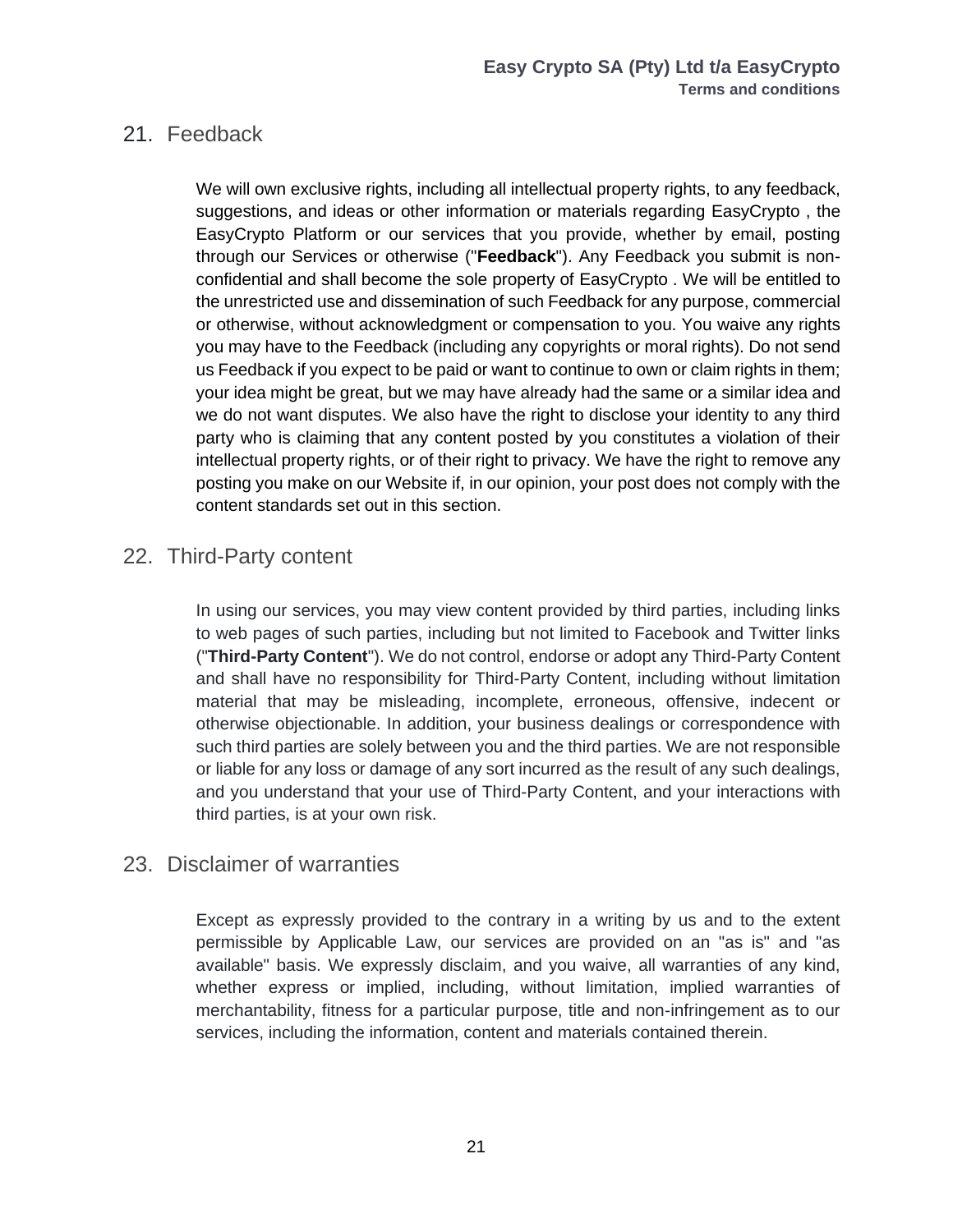#### <span id="page-21-0"></span>24. Limitation of liability

**Except as otherwise required in terms of Applicable Law, in no event shall EasyCrypto , its Affiliates, directors, members, employees or agents be liable for any losses arising out of or in any way connected with the use of or inability to use our services or the EasyCrypto Platform, including without limitation any damages caused by or resulting from reliance by any Client on any information obtained from EasyCrypto , or that result from mistakes, omissions, interruptions, deletion of files or email, errors, defects, viruses, delays in operation or transmission or any failure of performance, whether or not resulting from a force majeure event, communications failure, theft, destruction or unauthorised access to EasyCrypto 's records, programs or services.** 

#### <span id="page-21-1"></span>25. Indemnity

**You agree to defend, indemnify and hold harmless EasyCrypto (and each of our officers, directors, members, employees, agents and Affiliates) from any claim, demand, action, damage, loss, cost or expense, including without limitation reasonable attorneys' fees, arising out or relating to (a) your use of, or conduct in connection with, our services and/or the EasyCrypto Platform; (b) any Feedback you provide; (c) your breach of this Agreement; or (d) your breach of any rights of any other person or entity. If you are obligated to indemnify us, we will have the right, in our sole discretion, to control any action or proceeding (at our expense) and determine whether we wish to settle it.**

#### <span id="page-21-2"></span>26. Breach

- 26.1. Should either Party ("**Defaulting Party**") breach (fail to comply with) any of the provisions of this Agreement, then the other Party ("**Aggrieved Party**") may give the Defaulting Party 7 (seven) Business Days written notice or such longer period of time as the Aggrieved Party may specify in the notice, to comply or correct the breach. If the Defaulting Party fails to comply with the notice, the Aggrieved Party may:
	- 26.1.1. claim immediate payment and/or performance by the Defaulting Party of all of the Defaulting Party's obligations that are due for performance under the Agreement; or
	- 26.1.2. cancel this Agreement upon written notice to the Defaulting Party where the breach constitutes a material breach (a material breach is one that defeats the purpose of the Agreement),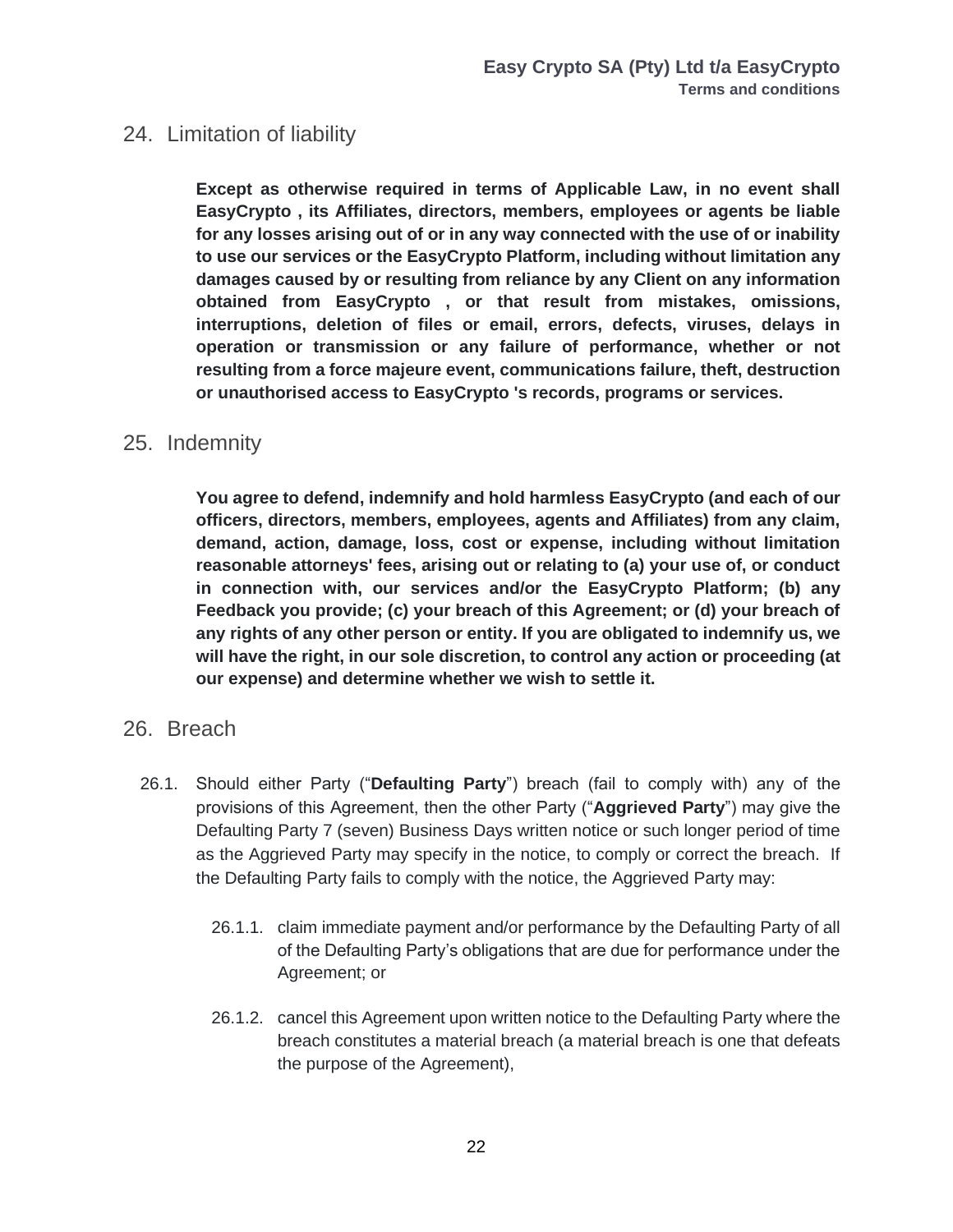in either event without prejudice to the Aggrieved Party's right to claim damages or to exercise any other rights that the Aggrieved Party may have under this Agreement or in law.

- 26.2. Without detracting from the provisions of clause 26.1, the Aggrieved Party may cancel this Agreement at any time by giving to the Defaulting Party notice of the cancellation if:
	- 26.2.1. the Defaulting Party commits a material breach of this Agreement which cannot be corrected;
	- 26.2.2. the Defaulting Party is, other than for the purposes of reconstruction or amalgamation, placed under voluntary or compulsory sequestration, winding-up, judicial management, business rescue or the equivalent of any of these in any country;
	- 26.2.3. a judgment against the Defaulting Party which cannot be appealed; or
	- 26.2.4. the Defaulting Party makes or offers to make a general assignment or any arrangement or composition with or for the benefit of its creditors generally (or any class of its creditors) for releasing it wholly or partially from its debts.
- 26.3. Any cancellation of this Agreement by the Aggrieved Party will be effective once a cancellation notice has been received by the Defaulting Party (in the case of a material breach) or the date of the breach (in circumstances mentioned in clauses 26.2.2, 26.2.3 or 26.2.4).
- 26.4. Any cancellation is without prejudice to any claim that either Party may have in respect of any breach of the terms and conditions of this Agreement by the other Party arising before the Agreement was cancelled.

#### <span id="page-22-0"></span>27. Force majeure

27.1. Delay or failure to comply with or breach of any of the terms and conditions of this Agreement by either Party if occasioned by or resulting from an act of God or public enemy, fire, explosion, earthquake, perils of the sea, flood, storm or other adverse weather conditions, war declared or undeclared, civil war, revolution, civil commotion or other civil disorder, sabotage, riot, strikes, lock-outs or other labour disputes, blockade, embargo, sanctions, epidemics, pandemics, act of any government or other authority, compliance with law, regulations or demands of any government or governmental agency, limitations imposed by exchange control or foreign investment or other similar regulations or any other circumstances of like or different nature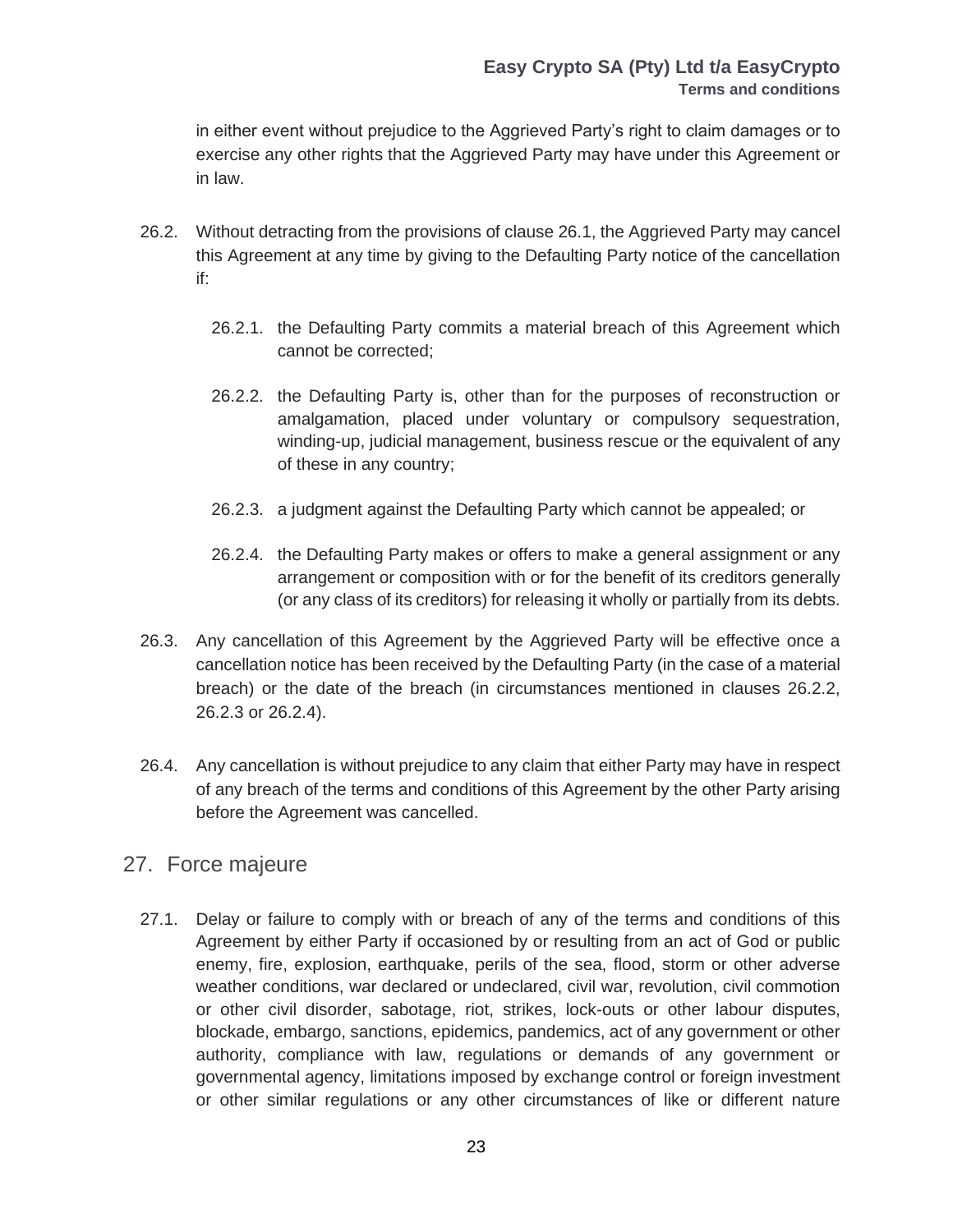beyond the reasonable control of the Party so failing, will not be deemed to be a breach of this Agreement nor will it subject either Party to any liability to the other.

- 27.2. Should either Party be prevented from carrying out any contractual obligation by any circumstance described above, such obligation will be postponed provided the Party suffering such circumstance notifies the other Party to this Agreement within 7 (seven) days of becoming aware thereof.
- 27.3. Should such force majeure circumstance last continuously for a period of 30 (thirty) Business Days, either Party will be entitled to terminate the Agreement forthwith on written notice.
- <span id="page-23-0"></span>28. Dispute resolution
	- 28.1. Please read the following paragraph carefully because it requires you to arbitrate disputes with us and it limits the manner in which you can seek relief.
	- 28.2. You and EasyCrypto agree to arbitrate any dispute arising from this Agreement or your use of the EasyCrypto Platform, except for disputes in which either Party seeks equitable and other relief for the alleged unlawful use of copyrights, trademarks, trade names, logos, trade secrets or patents.
	- 28.3. Arbitration prevents you from suing in court. You and EasyCrypto agree to notify each other in writing of any dispute within thirty (30) days of when it arises. Notice to EasyCrypto shall be sent to [admin@dcx10.com.](https://www.dcx10.com/admin@dcx10.com)
	- 28.4. You and EasyCrypto further agree: (a) to attempt informal resolution by negotiation for a period of 14 (fourteen) Business Days prior to any demand for arbitration; (b) that any arbitration will occur in accordance with the rules of the Arbitration Foundation of South Africa and held in Cape Town, South Africa; and (c) that arbitration will be conducted confidentially.
	- 28.5. The decision of the arbitrator shall be final and binding on the Parties to the arbitration from the date of the arbitrator's ruling. A decision, which becomes final and binding in terms of this clause, may be made an order of Court at the instance of any Party to the arbitration.
	- 28.6. Nothing herein contained shall be deemed to prevent or prohibit a Party to the arbitration from applying to the appropriate court for urgent relief or for judgment in relation to a liquidated claim.
	- 28.7. This clause 28 will continue to be binding on the Parties notwithstanding any termination or cancellation of the Agreement.